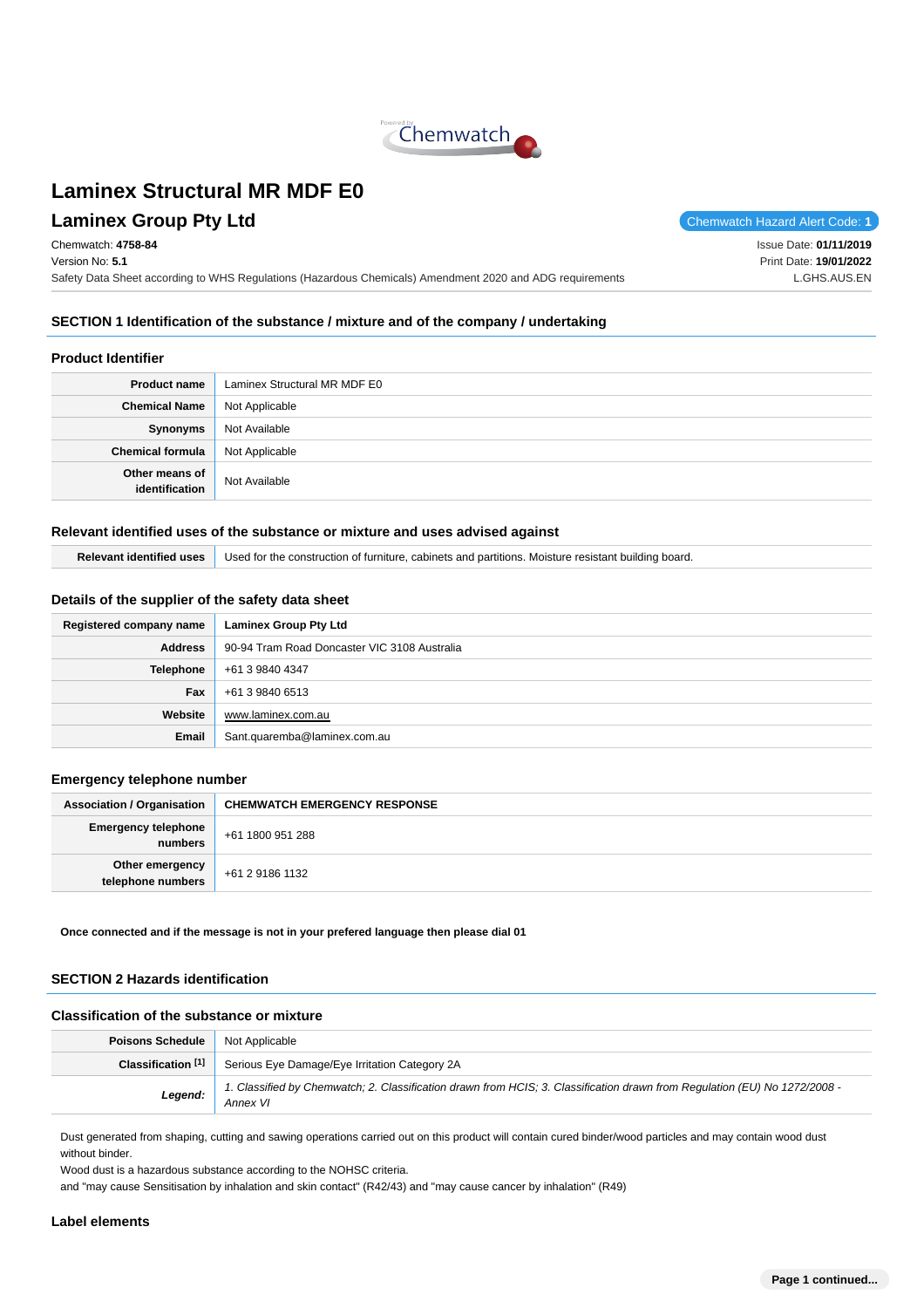| Hazard pictogram(s)   |  |
|-----------------------|--|
| Signal word   Warning |  |

#### **Hazard statement(s)**

**H319** Causes serious eye irritation.

## **Precautionary statement(s) Prevention**

| <b>P280</b> Wear protective gloves, protective clothing, eye protection and face protection. |  |
|----------------------------------------------------------------------------------------------|--|
| <b>P264</b> Wash all exposed external body areas thoroughly after handling.                  |  |

#### **Precautionary statement(s) Response**

| P305+P351+P338   IF IN EYES: Rinse cautiously with water for several minutes. Remove contact lenses, if present and easy to do. Continue rinsing. |  |
|---------------------------------------------------------------------------------------------------------------------------------------------------|--|
| P337+P313   If eye irritation persists: Get medical advice/attention.                                                                             |  |

## **Precautionary statement(s) Storage**

Not Applicable

## **Precautionary statement(s) Disposal**

Not Applicable

## **SECTION 3 Composition / information on ingredients**

### **Substances**

See section below for composition of Mixtures

## **Mixtures**

| <b>CAS No</b> | %[weight] | <b>Name</b>                                                                                                                                                                                    |
|---------------|-----------|------------------------------------------------------------------------------------------------------------------------------------------------------------------------------------------------|
| Not Available |           | wood panel containing -                                                                                                                                                                        |
| Not Available | >60       | soft wood particles                                                                                                                                                                            |
| Not Available |           | bonded together with                                                                                                                                                                           |
| 9011-05-6     | $<$ 10    | urea/ formaldehyde resin                                                                                                                                                                       |
| 25036-13-9    | 10-30     | melamine/ urea/ formaldehyde resin                                                                                                                                                             |
| 8002-74-2     | $2$       | paraffin wax                                                                                                                                                                                   |
| Not Available | $<$ 2     | paper                                                                                                                                                                                          |
| Not Available |           | dust from sawing and forming operations will contain                                                                                                                                           |
| Not Available | NotSpec   | wood dust softwood                                                                                                                                                                             |
| Not Available | NotSpec   | cured binder                                                                                                                                                                                   |
| Not Available |           | cured product contains                                                                                                                                                                         |
| $50-00-0$     | NotSpec   | formaldehyde.                                                                                                                                                                                  |
| Legend:       |           | 1. Classified by Chemwatch; 2. Classification drawn from HCIS; 3. Classification drawn from Regulation (EU) No 1272/2008 -<br>Annex VI; 4. Classification drawn from C&L * EU IOELVs available |

## **SECTION 4 First aid measures**

## **Description of first aid measures**

| <b>Eye Contact</b> | If this product comes in contact with eyes:<br>Wash out immediately with water.<br>If irritation continues, seek medical attention. |
|--------------------|-------------------------------------------------------------------------------------------------------------------------------------|
|                    | Removal of contact lenses after an eye injury should only be undertaken by skilled personnel.<br>Generally not applicable.          |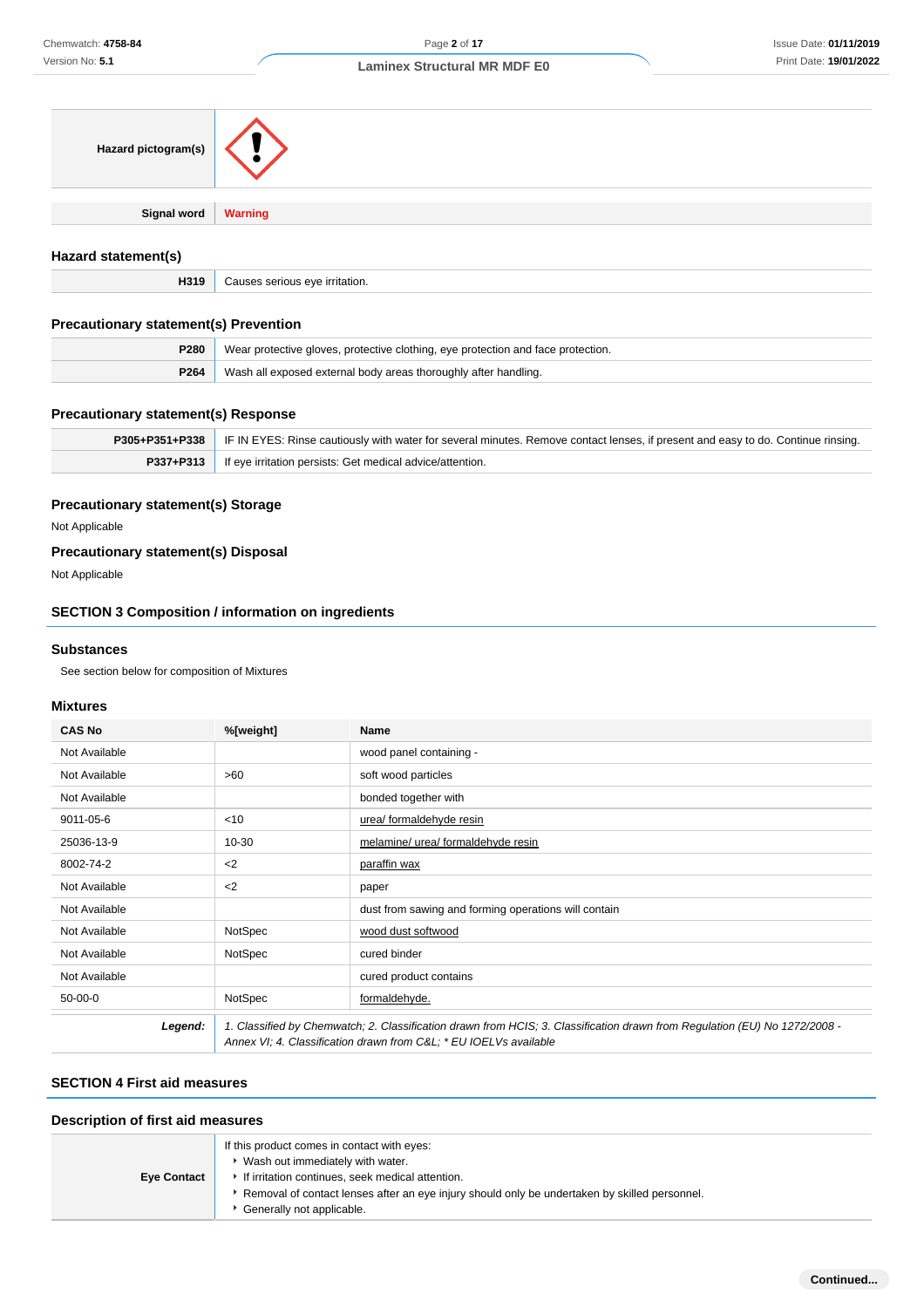| <b>Skin Contact</b> | If skin contact occurs:<br>Immediately remove all contaminated clothing, including footwear.<br>Flush skin and hair with running water (and soap if available).<br>Seek medical attention in event of irritation. |
|---------------------|-------------------------------------------------------------------------------------------------------------------------------------------------------------------------------------------------------------------|
| <b>Inhalation</b>   | If fumes, aerosols or combustion products are inhaled remove from contaminated area.<br>• Other measures are usually unnecessary.                                                                                 |
| Ingestion           | Immediately give a glass of water.<br>First aid is not generally required. If in doubt, contact a Poisons Information Centre or a doctor.                                                                         |

## **Indication of any immediate medical attention and special treatment needed**

Treat symptomatically.

## **SECTION 5 Firefighting measures**

#### **Extinguishing media**

- Foam.
- Dry chemical powder.
- BCF (where regulations permit).
- Carbon dioxide.
- Water spray or fog Large fires only.

#### **Special hazards arising from the substrate or mixture**

| Fire Incompatibility | Avoid contamination with oxidising agents i.e. nitrates, oxidising acids, chlorine bleaches, pool chlorine etc. as ignition may<br>result |
|----------------------|-------------------------------------------------------------------------------------------------------------------------------------------|
|----------------------|-------------------------------------------------------------------------------------------------------------------------------------------|

## **Advice for firefighters**

| <b>Fire Fighting</b>         | Alert Fire Brigade and tell them location and nature of hazard.<br>▶ Wear breathing apparatus plus protective gloves.<br>Prevent, by any means available, spillage from entering drains or water courses.<br>► Use water delivered as a fine spray to control fire and cool adjacent area.<br>DO NOT approach containers suspected to be hot.<br>▶ Cool fire exposed containers with water spray from a protected location.<br>If safe to do so, remove containers from path of fire.<br>Equipment should be thoroughly decontaminated after use. |
|------------------------------|---------------------------------------------------------------------------------------------------------------------------------------------------------------------------------------------------------------------------------------------------------------------------------------------------------------------------------------------------------------------------------------------------------------------------------------------------------------------------------------------------------------------------------------------------|
| <b>Fire/Explosion Hazard</b> | Combustible. Will burn if ignited.<br>Combustion products include:<br>carbon monoxide (CO)<br>carbon dioxide (CO2)<br>and minor amounts of<br>hydrogen cyanide<br>other pyrolysis products typical of burning organic material.                                                                                                                                                                                                                                                                                                                   |
| <b>HAZCHEM</b>               | Not Applicable                                                                                                                                                                                                                                                                                                                                                                                                                                                                                                                                    |

## **SECTION 6 Accidental release measures**

## **Personal precautions, protective equipment and emergency procedures**

See section 8

## **Environmental precautions**

See section 12

## **Methods and material for containment and cleaning up**

| <b>Minor Spills</b> | • Clean up all spills immediately.<br>Secure load if safe to do so.<br>Bundle/collect recoverable product.<br>Collect remaining material in containers with covers for disposal.   |
|---------------------|------------------------------------------------------------------------------------------------------------------------------------------------------------------------------------|
| <b>Major Spills</b> | • Clean up all spills immediately.<br>▶ Secure load if safe to do so.<br>Bundle/collect recoverable product.<br>Collect remaining material in containers with covers for disposal. |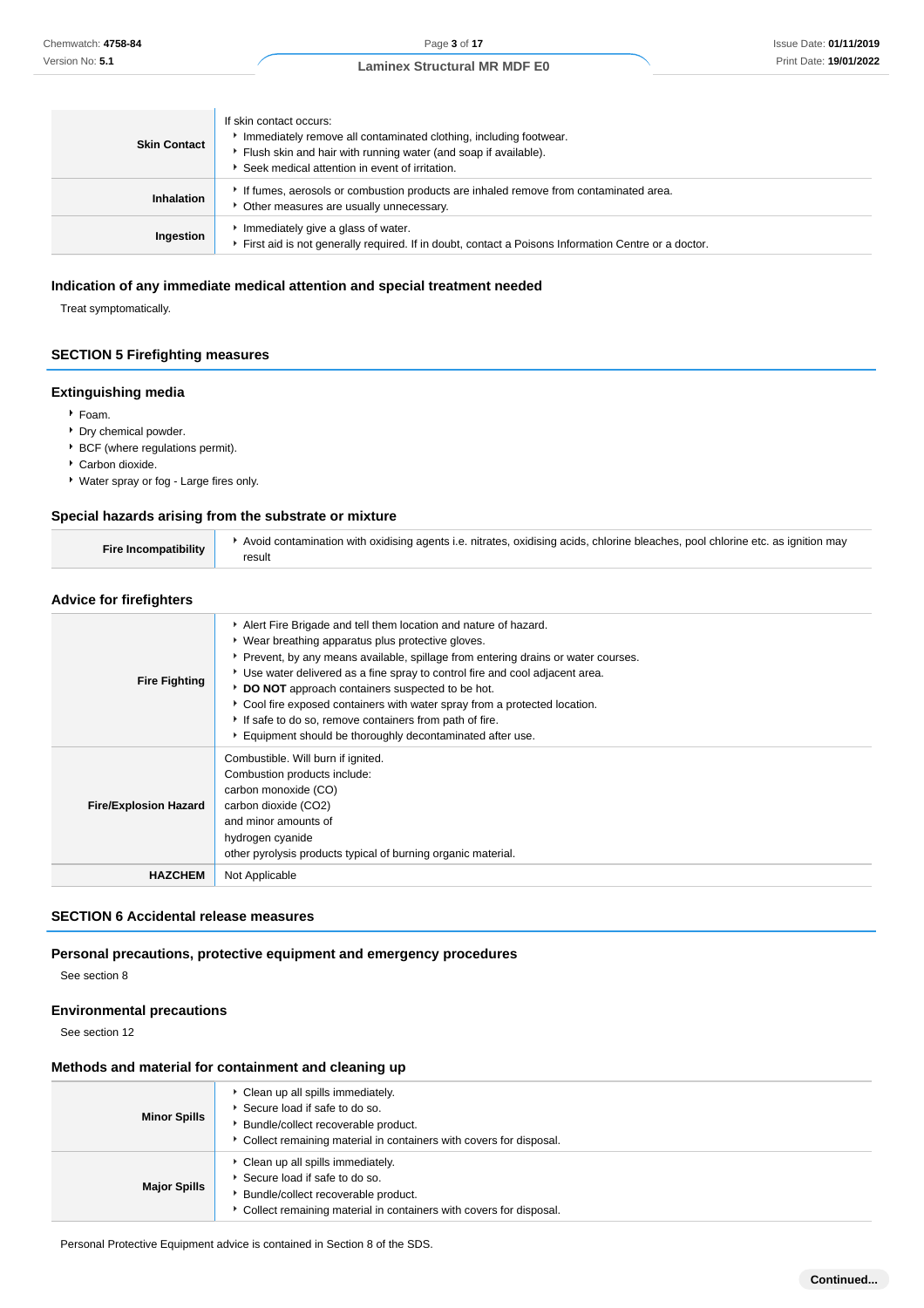## **SECTION 7 Handling and storage**

#### **Precautions for safe handling**

| Safe handling            | Avoid generating and breathing dust<br>Avoid contact with skin and eyes.<br>Wear nominated personal protective equipment when handling.<br>Use in a well-ventilated area.<br>Use good occupational work practices.<br>Observe manufacturer's storage and handling recommendations contained within this SDS. |
|--------------------------|--------------------------------------------------------------------------------------------------------------------------------------------------------------------------------------------------------------------------------------------------------------------------------------------------------------|
| <b>Other information</b> | Store away from incompatible materials.                                                                                                                                                                                                                                                                      |

#### **Conditions for safe storage, including any incompatibilities**

| Suitable container      | No restriction on the type of containers. Packing as recommended by manufacturer. Check all material is clearly labelled. |
|-------------------------|---------------------------------------------------------------------------------------------------------------------------|
| Storage incompatibility | Avoid reaction with oxidising agents                                                                                      |

## **SECTION 8 Exposure controls / personal protection**

#### **Control parameters**

#### **Occupational Exposure Limits (OEL)**

#### **INGREDIENT DATA**

| Source                                 | Ingredient         | <b>Material name</b>  | <b>TWA</b>        | <b>STEL</b>                          | Peak          | <b>Notes</b>  |
|----------------------------------------|--------------------|-----------------------|-------------------|--------------------------------------|---------------|---------------|
| Australia Exposure<br><b>Standards</b> | paraffin wax       | Paraffin wax (fume)   | $2 \text{ mg/m}$  | Not Available                        | Not Available | Not Available |
| Australia Exposure<br><b>Standards</b> | wood dust softwood | Wood dust (soft wood) | $5 \text{ mg/m}$  | $10 \text{ mg/m}$                    | Not Available | Not Available |
| Australia Exposure<br><b>Standards</b> | formaldehyde.      | Formaldehyde          | ppm $/ 1.2$ mg/m3 | $2.5 \text{ mg/m}$ $3/2 \text{ ppm}$ | Not Available | Not Available |

#### **Emergency Limits**

ı

| Ingredient                            | TEEL-1               | TEEL-2        |                     | TEEL-3        |
|---------------------------------------|----------------------|---------------|---------------------|---------------|
| formaldehyde.                         | Not Available        | Not Available |                     | Not Available |
|                                       |                      |               |                     |               |
| Ingredient                            | <b>Original IDLH</b> |               | <b>Revised IDLH</b> |               |
| urea/ formaldehyde resin              | Not Available        |               | Not Available       |               |
| melamine/ urea/<br>formaldehyde resin | Not Available        |               | Not Available       |               |
| paraffin wax                          | Not Available        |               | Not Available       |               |
| wood dust softwood                    | Not Available        |               | Not Available       |               |
| formaldehyde.                         | 20 ppm               |               | Not Available       |               |

#### **Occupational Exposure Banding**

| Ingredient                            | <b>Occupational Exposure Band Rating</b>                                                                                                                                                                                                                                                                                                                                 | <b>Occupational Exposure Band Limit</b>  |  |
|---------------------------------------|--------------------------------------------------------------------------------------------------------------------------------------------------------------------------------------------------------------------------------------------------------------------------------------------------------------------------------------------------------------------------|------------------------------------------|--|
| urea/ formaldehyde resin              |                                                                                                                                                                                                                                                                                                                                                                          | ≤ 0.01 mg/m <sup>3</sup>                 |  |
| melamine/ urea/<br>formaldehyde resin |                                                                                                                                                                                                                                                                                                                                                                          | $> 0.01$ to $\leq 0.1$ mg/m <sup>3</sup> |  |
| Notes:                                | Occupational exposure banding is a process of assigning chemicals into specific categories or bands based on a chemical's<br>potency and the adverse health outcomes associated with exposure. The output of this process is an occupational exposure<br>band (OEB), which corresponds to a range of exposure concentrations that are expected to protect worker health. |                                          |  |

## **MATERIAL DATA**

NOTE D: Certain substances which are susceptible to spontaneous polymerisation or decomposition are generally placed on the market in a stabilised form. It is in this form that they are listed on Annex I

When they are placed on the market in a non-stabilised form, the label must state the name of the substance followed by the words "non-stabilised" European Union (EU) List of harmonised classification and labelling hazardous substances, Table 3.1, Annex VI, Regulation (EC) No 1272/2008 (CLP) - up to the latest ATP

#### **Exposure controls**

**Appropriate engineering** Engineering controls are used to remove a hazard or place a barrier between the worker and the hazard. Well-designed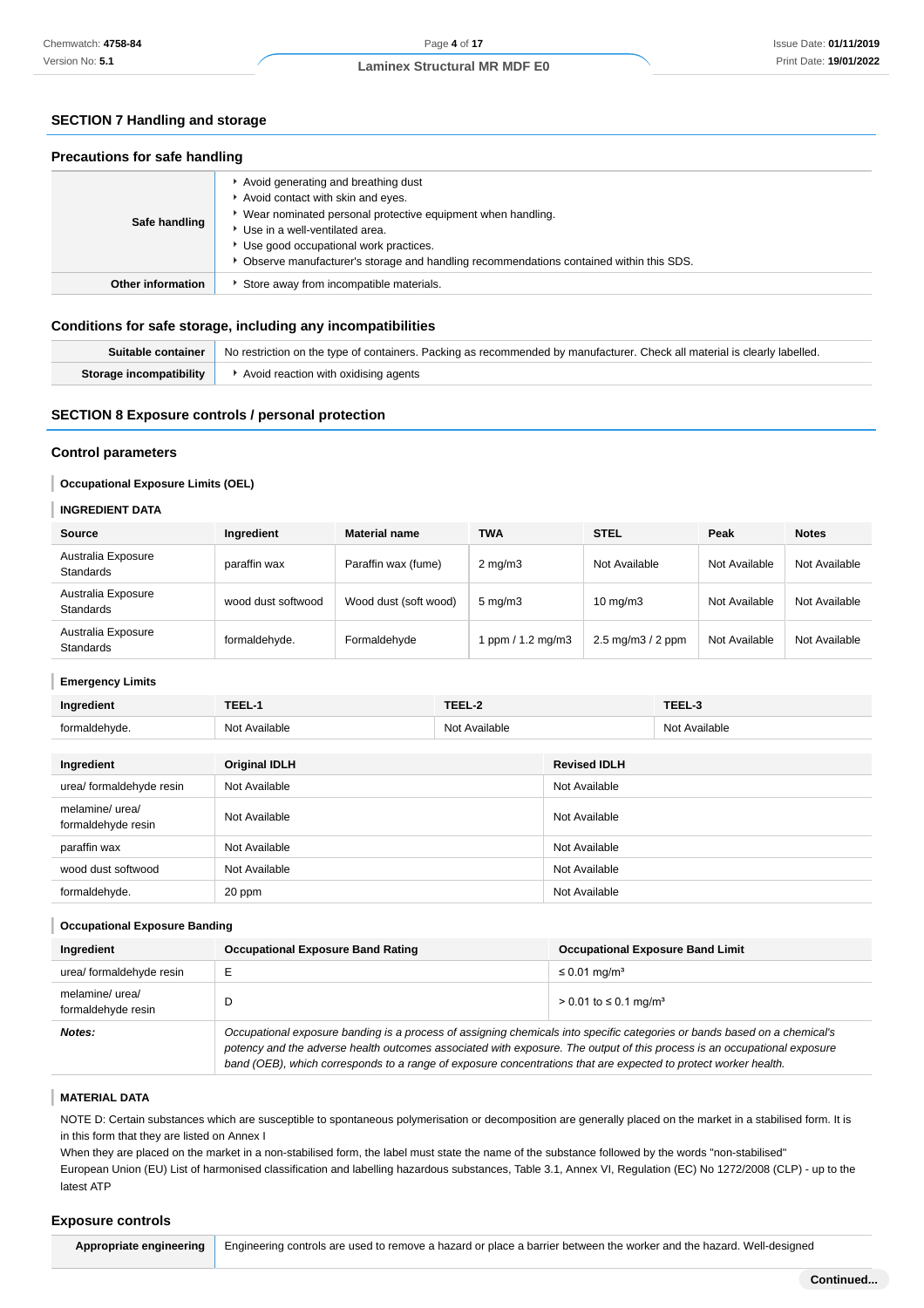| controls                   | provide this high level of protection.<br>The basic types of engineering controls are:<br>considered. Such protection might consist of:<br>(c): fresh-air hoods or masks<br>explosion venting.<br>Type of Contaminant:<br>discharge (active generation into zone of rapid air motion)<br>velocity into zone of very high rapid air motion).<br>Within each range the appropriate value depends on:<br>Lower end of the range<br>1: Room air currents minimal or favourable to capture<br>2: Contaminants of low toxicity or of nuisance value only<br>3: Intermittent, low production.<br>4: Large hood or large air mass in motion<br>apparatus, make it essential that theoretical air velocities are multiplied by factors of 10 or more when extraction systems are<br>installed or used.                                                                                                                                                                 | engineering controls can be highly effective in protecting workers and will typically be independent of worker interactions to<br>Process controls which involve changing the way a job activity or process is done to reduce the risk.<br>Enclosure and/or isolation of emission source which keeps a selected hazard "physically" away from the worker and ventilation<br>that strategically "adds" and "removes" air in the work environment. Ventilation can remove or dilute an air contaminant if<br>designed properly. The design of a ventilation system must match the particular process and chemical or contaminant in use.<br>Employers may need to use multiple types of controls to prevent employee overexposure.<br>▶ Local exhaust ventilation is required where solids are handled as powders or crystals; even when particulates are relatively<br>large, a certain proportion will be powdered by mutual friction.<br>Exhaust ventilation should be designed to prevent accumulation and recirculation of particulates in the workplace.<br>If in spite of local exhaust an adverse concentration of the substance in air could occur, respiratory protection should be<br>(a): particle dust respirators, if necessary, combined with an absorption cartridge;<br>(b): filter respirators with absorption cartridge or canister of the right type;<br>▶ Build-up of electrostatic charge on the dust particle, may be prevented by bonding and grounding.<br>▶ Powder handling equipment such as dust collectors, dryers and mills may require additional protection measures such as<br>Air contaminants generated in the workplace possess varying "escape" velocities which, in turn, determine the "capture<br>velocities" of fresh circulating air required to efficiently remove the contaminant.<br>Air Speed:<br>1-2.5 m/s (200-500<br>direct spray, spray painting in shallow booths, drum filling, conveyer loading, crusher dusts, gas<br>ft/min)<br>$2.5 - 10$ m/s<br>grinding, abrasive blasting, tumbling, high speed wheel generated dusts (released at high initial<br>(500-2000 ft/min)<br>Upper end of the range<br>1: Disturbing room air currents<br>2: Contaminants of high toxicity<br>3: High production, heavy use<br>4: Small hood-local control only<br>Simple theory shows that air velocity falls rapidly with distance away from the opening of a simple extraction pipe. Velocity<br>generally decreases with the square of distance from the extraction point (in simple cases). Therefore the air speed at the<br>extraction point should be adjusted, accordingly, after reference to distance from the contaminating source. The air velocity at the<br>extraction fan, for example, should be a minimum of 4-10 m/s (800-2000 ft/min) for extraction of crusher dusts generated 2<br>metres distant from the extraction point. Other mechanical considerations, producing performance deficits within the extraction |  |  |
|----------------------------|---------------------------------------------------------------------------------------------------------------------------------------------------------------------------------------------------------------------------------------------------------------------------------------------------------------------------------------------------------------------------------------------------------------------------------------------------------------------------------------------------------------------------------------------------------------------------------------------------------------------------------------------------------------------------------------------------------------------------------------------------------------------------------------------------------------------------------------------------------------------------------------------------------------------------------------------------------------|------------------------------------------------------------------------------------------------------------------------------------------------------------------------------------------------------------------------------------------------------------------------------------------------------------------------------------------------------------------------------------------------------------------------------------------------------------------------------------------------------------------------------------------------------------------------------------------------------------------------------------------------------------------------------------------------------------------------------------------------------------------------------------------------------------------------------------------------------------------------------------------------------------------------------------------------------------------------------------------------------------------------------------------------------------------------------------------------------------------------------------------------------------------------------------------------------------------------------------------------------------------------------------------------------------------------------------------------------------------------------------------------------------------------------------------------------------------------------------------------------------------------------------------------------------------------------------------------------------------------------------------------------------------------------------------------------------------------------------------------------------------------------------------------------------------------------------------------------------------------------------------------------------------------------------------------------------------------------------------------------------------------------------------------------------------------------------------------------------------------------------------------------------------------------------------------------------------------------------------------------------------------------------------------------------------------------------------------------------------------------------------------------------------------------------------------------------------------------------------------------------------------------------------------------------------------------------------------------------------------------------------------------------------------------------------------------------------------------------------------------------------------------------------------------------------------------------------------------------------------------------------------------------------------------------------------------------------------------|--|--|
| <b>Personal protection</b> |                                                                                                                                                                                                                                                                                                                                                                                                                                                                                                                                                                                                                                                                                                                                                                                                                                                                                                                                                               |                                                                                                                                                                                                                                                                                                                                                                                                                                                                                                                                                                                                                                                                                                                                                                                                                                                                                                                                                                                                                                                                                                                                                                                                                                                                                                                                                                                                                                                                                                                                                                                                                                                                                                                                                                                                                                                                                                                                                                                                                                                                                                                                                                                                                                                                                                                                                                                                                                                                                                                                                                                                                                                                                                                                                                                                                                                                                                                                                                              |  |  |
| Eye and face protection    | Safety glasses with side shields.<br>Chemical goggles.<br>Contact lenses may pose a special hazard; soft contact lenses may absorb and concentrate irritants. A written policy<br>document, describing the wearing of lenses or restrictions on use, should be created for each workplace or task. This should<br>include a review of lens absorption and adsorption for the class of chemicals in use and an account of injury experience.<br>Medical and first-aid personnel should be trained in their removal and suitable equipment should be readily available. In the<br>event of chemical exposure, begin eye irrigation immediately and remove contact lens as soon as practicable. Lens should<br>be removed at the first signs of eye redness or irritation - lens should be removed in a clean environment only after workers<br>have washed hands thoroughly. [CDC NIOSH Current Intelligence Bulletin 59], [AS/NZS 1336 or national equivalent] |                                                                                                                                                                                                                                                                                                                                                                                                                                                                                                                                                                                                                                                                                                                                                                                                                                                                                                                                                                                                                                                                                                                                                                                                                                                                                                                                                                                                                                                                                                                                                                                                                                                                                                                                                                                                                                                                                                                                                                                                                                                                                                                                                                                                                                                                                                                                                                                                                                                                                                                                                                                                                                                                                                                                                                                                                                                                                                                                                                              |  |  |
| <b>Skin protection</b>     | See Hand protection below                                                                                                                                                                                                                                                                                                                                                                                                                                                                                                                                                                                                                                                                                                                                                                                                                                                                                                                                     |                                                                                                                                                                                                                                                                                                                                                                                                                                                                                                                                                                                                                                                                                                                                                                                                                                                                                                                                                                                                                                                                                                                                                                                                                                                                                                                                                                                                                                                                                                                                                                                                                                                                                                                                                                                                                                                                                                                                                                                                                                                                                                                                                                                                                                                                                                                                                                                                                                                                                                                                                                                                                                                                                                                                                                                                                                                                                                                                                                              |  |  |
| Hands/feet protection      | ▶ Wear chemical protective gloves, e.g. PVC.<br>▶ Wear safety footwear or safety gumboots, e.g. Rubber<br>NOTE:<br>▶ The material may produce skin sensitisation in predisposed individuals. Care must be taken, when removing gloves and other<br>protective equipment, to avoid all possible skin contact.<br>Contaminated leather items, such as shoes, belts and watch-bands should be removed and destroyed.                                                                                                                                                                                                                                                                                                                                                                                                                                                                                                                                             |                                                                                                                                                                                                                                                                                                                                                                                                                                                                                                                                                                                                                                                                                                                                                                                                                                                                                                                                                                                                                                                                                                                                                                                                                                                                                                                                                                                                                                                                                                                                                                                                                                                                                                                                                                                                                                                                                                                                                                                                                                                                                                                                                                                                                                                                                                                                                                                                                                                                                                                                                                                                                                                                                                                                                                                                                                                                                                                                                                              |  |  |
| <b>Body protection</b>     | See Other protection below                                                                                                                                                                                                                                                                                                                                                                                                                                                                                                                                                                                                                                                                                                                                                                                                                                                                                                                                    |                                                                                                                                                                                                                                                                                                                                                                                                                                                                                                                                                                                                                                                                                                                                                                                                                                                                                                                                                                                                                                                                                                                                                                                                                                                                                                                                                                                                                                                                                                                                                                                                                                                                                                                                                                                                                                                                                                                                                                                                                                                                                                                                                                                                                                                                                                                                                                                                                                                                                                                                                                                                                                                                                                                                                                                                                                                                                                                                                                              |  |  |

- **Other protection** P.V.C apron.
	- **Barrier cream.** 
		- Skin cleansing cream.
			-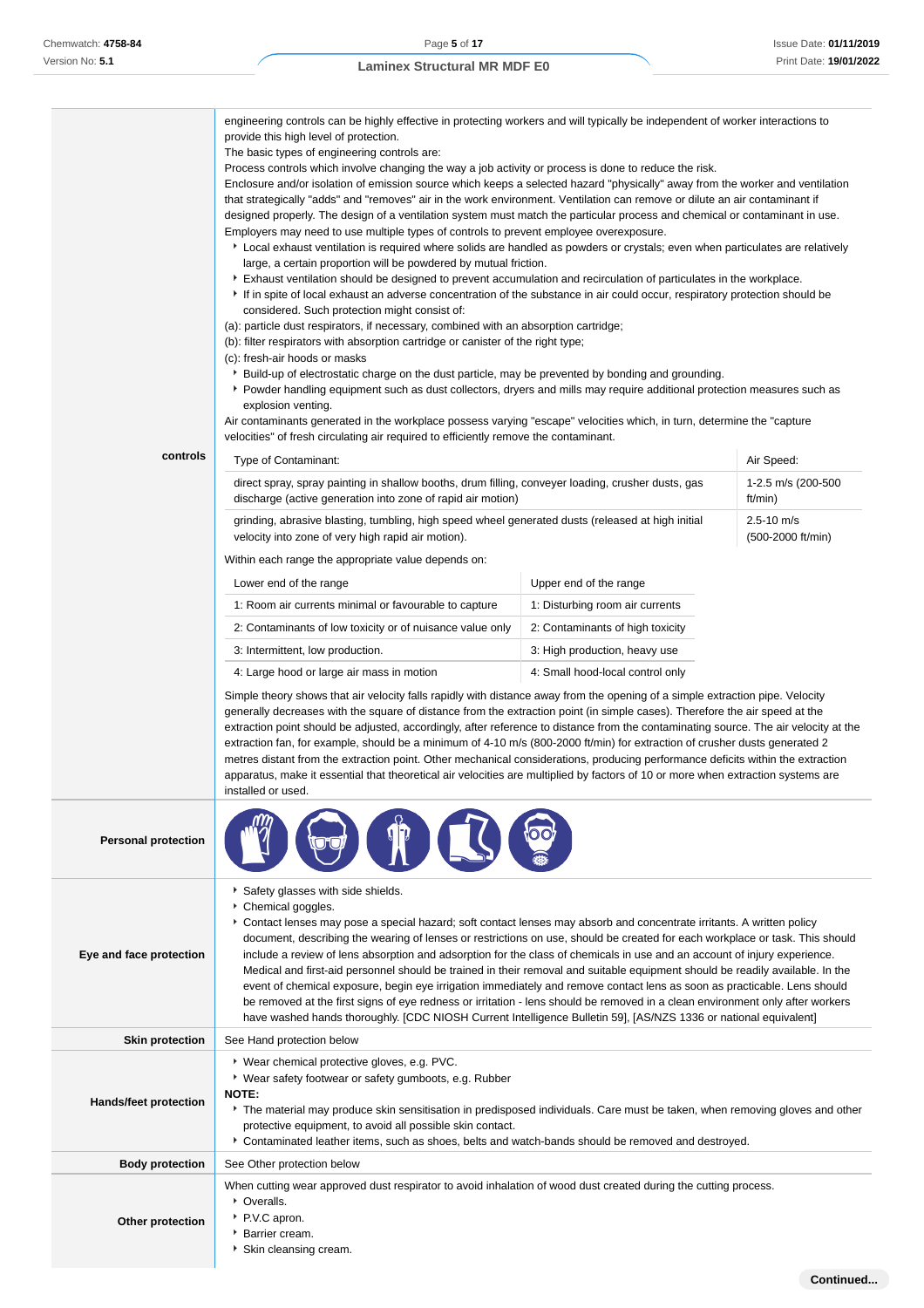#### Eye wash unit.

Avoid breathing dust when sawing or grinding.

WARNING: Wood dusts have been classified by the IARC as Group 1: CARCINOGENIC TO HUMANS.

Wood dusts produce dermatitis and an increased risk of upper respiratory disease. Epidemiological studies in furniture workers show an increased risk of lung, tongue, pharynx and nasal cancer. An excess risk of leukaemia amongst millwrights probably is associated with exposure to various components used in wood preservation.

IARC has not limited this finding to any specific type of industry (e.g. furniture manufacturing) or wood dust source (hardwood vs. softwood). IARC s conclusions are based primarily on human carcinogenicity data from studies of various exposed worker populations.

The softwood TLV-TWA reflects the apparent low risk for upper respiratory tract involvement amongst workers in the building industry. A separate TLV-TWA, for hard woods, is based on impaired nasal mucociliary function reported to contribute to nasal adenocarcinoma and related hyperplasia found in furniture workers.

Allergic reactions are more common from handling green timber, less common for dried hardwood.

Impairment of nasal mucociliary function may occur below 5 mg/m3 and may be important in the development of nasal adenocarcinoma amongst furniture workers exposed to hardwoods.

Certain exotic hardwoods contain alkaloids which may produce headache, anorexia, nausea, bradycardia and dyspnoea. ACGIH Exposure Standards for Wood dusts

| <b>Species</b>                | ACGIH TLV TWA (inhalable fraction) | <b>Notations</b>  | <b>TLV Basis</b>              |
|-------------------------------|------------------------------------|-------------------|-------------------------------|
| Western red cedar (WRC)       | $0.5 \text{ mg/m}$ 3               | Sensitiser, A4*** | May produce asthma            |
| Oak and beech                 | 1 mg/m3                            | $A1*$             | May affect pulmonary function |
| Birch, mahogany, teak, walnut | 1 ma/m3                            | A2*               | May affect pulmonary function |
| All other species             | 1 mg/m $3$                         | A4***             | May affect pulmonary function |

A1: Confirmed Human Carcinogen \*

A2: Suspected Human Carcinogen \*\*

A3 Confirmed Animal Carcinogen

A4 Not Classifiable as a Human Carcinogen \*\*\*

A5 Not Suspected as a Human Carcinogen

Australian Exposure Standard: ES: 1 mg/m3 (certain hardwoods as beech and oak)

The majority of the wood-dust mass was reported to be contributed by particles larger than 10 um in aerodynamic diameter; however, between 61% and 65% of the particles by count measured between 1 and 5 um in diameter.

Wood-dust concentrations vary with type of dust extraction, amount of wood removed, and type of sander For electric belt sanders used to sand dowels, total dust concentrations ranged from 0.22 mg/m3 with external dust extraction to 3.74 mg/m3 without extraction, and concentrations of respirable dust ranged from 0.003 mg/m3 with extraction to 0.936 mg/m3 without extraction. Rotary sanders tested with flat wood samples produced total dust concentrations ranging from 0.002 mg/m3 with extraction to 0.699 mg/m3 without extraction; concentrations of respirable dust ranged from 0.001 mg/m3 with extraction to 0.088 mg/m3 without extraction. Comparable decreases in dust concentration were observed when dust extraction was used with electrical orbital sanders.

#### **Recommended material(s)**

#### **GLOVE SELECTION INDEX**

Glove selection is based on a modified presentation of the:

**"Forsberg Clothing Performance Index".**

The effect(s) of the following substance(s) are taken into account in the **computer-generated** selection:

Laminex Structural MR MDF E0

| <b>Material</b>       | <b>CPI</b> |
|-----------------------|------------|
| <b>BUTYL</b>          | A          |
| <b>NEOPRENE</b>       | A          |
| NEOPRENE/NATURAL      | A          |
| <b>NITRILE</b>        | A          |
| PE                    | A          |
| PE/EVAL/PE            | A          |
| <b>PVC</b>            | A          |
| <b>TEFLON</b>         | A          |
| <b>VITON</b>          | A          |
| <b>NATURAL RUBBER</b> | B          |
| NATURAL+NEOPRENE      | B          |

\* CPI - Chemwatch Performance Index

A: Best Selection

C: Poor to Dangerous Choice for other than short term immersion

**NOTE**: As a series of factors will influence the actual performance of the glove,

#### **Respiratory protection**

Type BAX-P Filter of sufficient capacity. (AS/NZS 1716 & 1715, EN 143:2000 & 149:2001, ANSI Z88 or national equivalent)

Where the concentration of gas/particulates in the breathing zone, approaches or exceeds the "Exposure Standard" (or ES), respiratory protection is required. Degree of protection varies with both face-piece and Class of filter; the nature of protection varies with Type of filter.

| <b>Required</b><br><b>Minimum</b><br><b>Protection Factor</b> | Half-Face<br>Respirator | <b>Full-Face</b><br>Respirator      | <b>Powered Air</b><br>Respirator         |
|---------------------------------------------------------------|-------------------------|-------------------------------------|------------------------------------------|
| up to $10 \times ES$                                          | BAX-AUS P2              | -                                   | BAX-PAPR-AUS /<br>Class 1 P <sub>2</sub> |
| up to $50 \times ES$                                          |                         | BAX-AUS /<br>Class 1 P <sub>2</sub> | ۰                                        |
| up to $100 \times ES$                                         | -                       | <b>BAX-2 P2</b>                     | BAX-PAPR-2 P2 ^                          |

#### ^ - Full-face

A(All classes) = Organic vapours, B AUS or B1 = Acid gasses, B2 = Acid gas or hydrogen cyanide(HCN), B3 = Acid gas or hydrogen cyanide(HCN), E = Sulfur dioxide(SO2),  $G =$  Agricultural chemicals,  $K =$  Ammonia(NH3), Hg = Mercury,  $NO = Oxides$  of nitrogen,  $MB = Methyl$  bromide,  $AX = Low$  boiling point organic compounds(below 65 degC)

B: Satisfactory; may degrade after 4 hours continuous immersion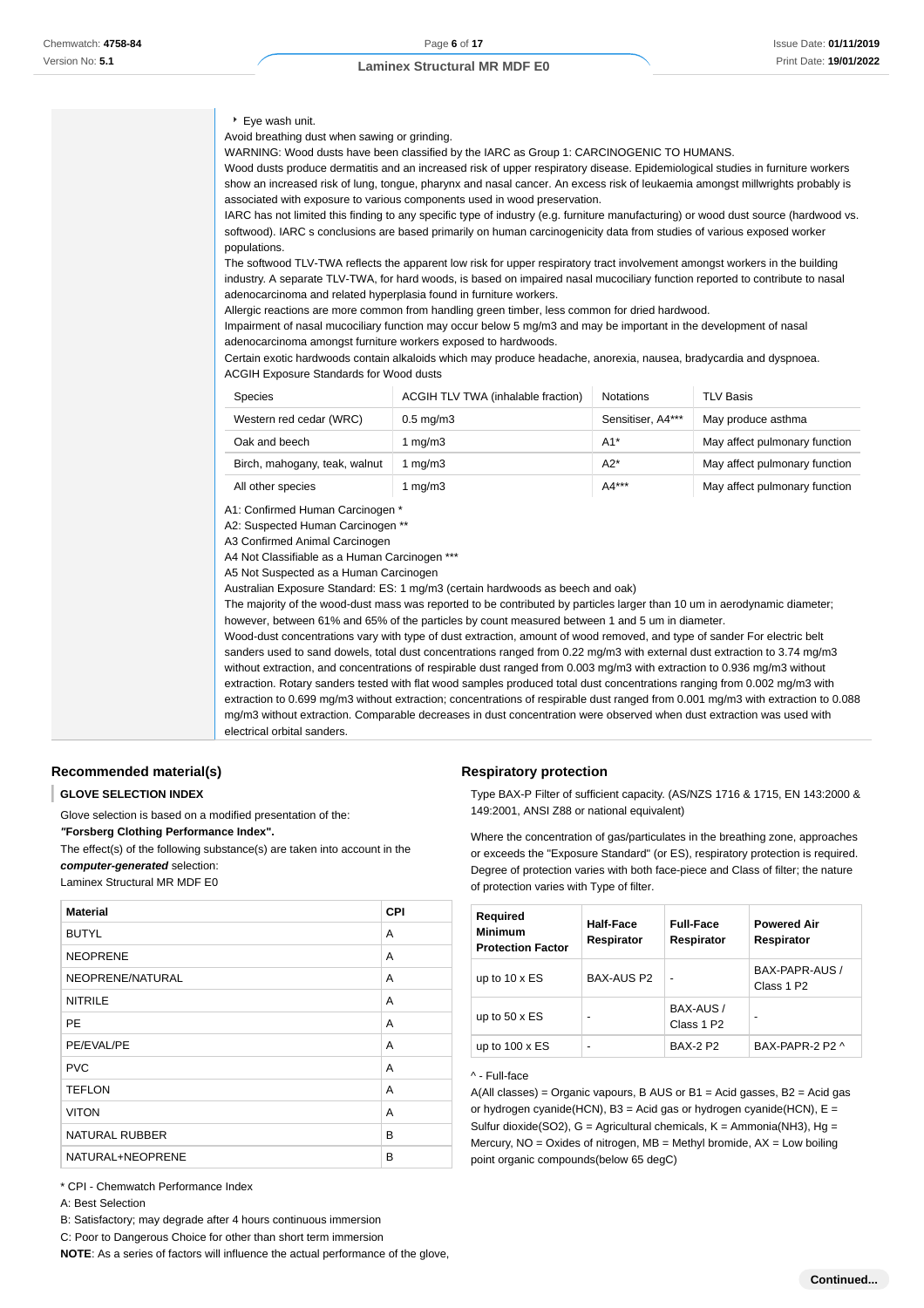a final selection must be based on detailed observation. -

\* Where the glove is to be used on a short term, casual or infrequent basis, factors such as "feel" or convenience (e.g. disposability), may dictate a choice of gloves which might otherwise be unsuitable following long-term or frequent use. A qualified practitioner should be consulted.

## **SECTION 9 Physical and chemical properties**

#### **Information on basic physical and chemical properties**

**Appearance** Manufactured pressed board made from wood particle/fibres bonded together with resin. Newly manufactured board or freshly cut surfaces may have a pine odour.

| <b>Physical state</b>                           | Solid          | Relative density (Water =<br>1)                   | Not Available  |
|-------------------------------------------------|----------------|---------------------------------------------------|----------------|
| Odour                                           | Not Available  | <b>Partition coefficient</b><br>n-octanol / water | Not Available  |
| <b>Odour threshold</b>                          | Not Available  | Auto-ignition temperature<br>$(^{\circ}C)$        | >204           |
| pH (as supplied)                                | Not Applicable | Decomposition<br>temperature                      | Not Available  |
| Melting point / freezing<br>point (°C)          | Not Available  | <b>Viscosity (cSt)</b>                            | Not Available  |
| Initial boiling point and<br>boiling range (°C) | Not Available  | Molecular weight (g/mol)                          | Not Applicable |
| Flash point (°C)                                | Not Available  | <b>Taste</b>                                      | Not Available  |
| <b>Evaporation rate</b>                         | Not Applicable | <b>Explosive properties</b>                       | Not Available  |
| Flammability                                    | Not Available  | <b>Oxidising properties</b>                       | Not Available  |
| Upper Explosive Limit (%)                       | Not Available  | <b>Surface Tension (dyn/cm</b><br>or mN/m)        | Not Applicable |
| Lower Explosive Limit (%)                       | Not Available  | <b>Volatile Component (%vol)</b>                  | Not Available  |
| Vapour pressure (kPa)                           | Not Applicable | Gas group                                         | Not Available  |
| Solubility in water                             | Immiscible     | pH as a solution (Not<br>Available%)              | Not Applicable |
| Vapour density $(Air = 1)$                      | Not Available  | VOC g/L                                           | Not Available  |

## **SECTION 10 Stability and reactivity**

| Reactivity                                 | See section 7                                                             |
|--------------------------------------------|---------------------------------------------------------------------------|
| <b>Chemical stability</b>                  | Product is considered stable and hazardous polymerisation will not occur. |
| Possibility of hazardous<br>reactions      | See section 7                                                             |
| <b>Conditions to avoid</b>                 | See section 7                                                             |
| Incompatible materials                     | See section 7                                                             |
| <b>Hazardous decomposition</b><br>products | See section 5                                                             |

## **SECTION 11 Toxicological information**

## **Information on toxicological effects**

| <b>Inhaled</b> | New boards or freshly cut surfaces may have a pine/wood/resin odour which will dissipate with ventilation. When cutting, wood<br>dust will be created which is classified as a Hazardous Substance according to the criteria of NOHSC. Atmosphere should be<br>checked and if necessary suitable arrangements made to reduce the level of vapours in the breathing zone for persons working<br>in the area.<br>The material is not thought to produce adverse health effects or irritation of the respiratory tract (as classified by EC Directives<br>using animal models). Nevertheless, good hygiene practice requires that exposure be kept to a minimum and that suitable control<br>measures be used in an occupational setting.<br>Hazard relates to dust released by sawing, cutting, sanding, trimming or other finishing operations. |
|----------------|------------------------------------------------------------------------------------------------------------------------------------------------------------------------------------------------------------------------------------------------------------------------------------------------------------------------------------------------------------------------------------------------------------------------------------------------------------------------------------------------------------------------------------------------------------------------------------------------------------------------------------------------------------------------------------------------------------------------------------------------------------------------------------------------------------------------------------------------|
| Ingestion      | The material has <b>NOT</b> been classified by EC Directives or other classification systems as "harmful by ingestion". This is because<br>of the lack of corroborating animal or human evidence. The material may still be damaging to the health of the individual,<br>following ingestion, especially where pre-existing organ (e.g liver, kidney) damage is evident. Present definitions of harmful or                                                                                                                                                                                                                                                                                                                                                                                                                                     |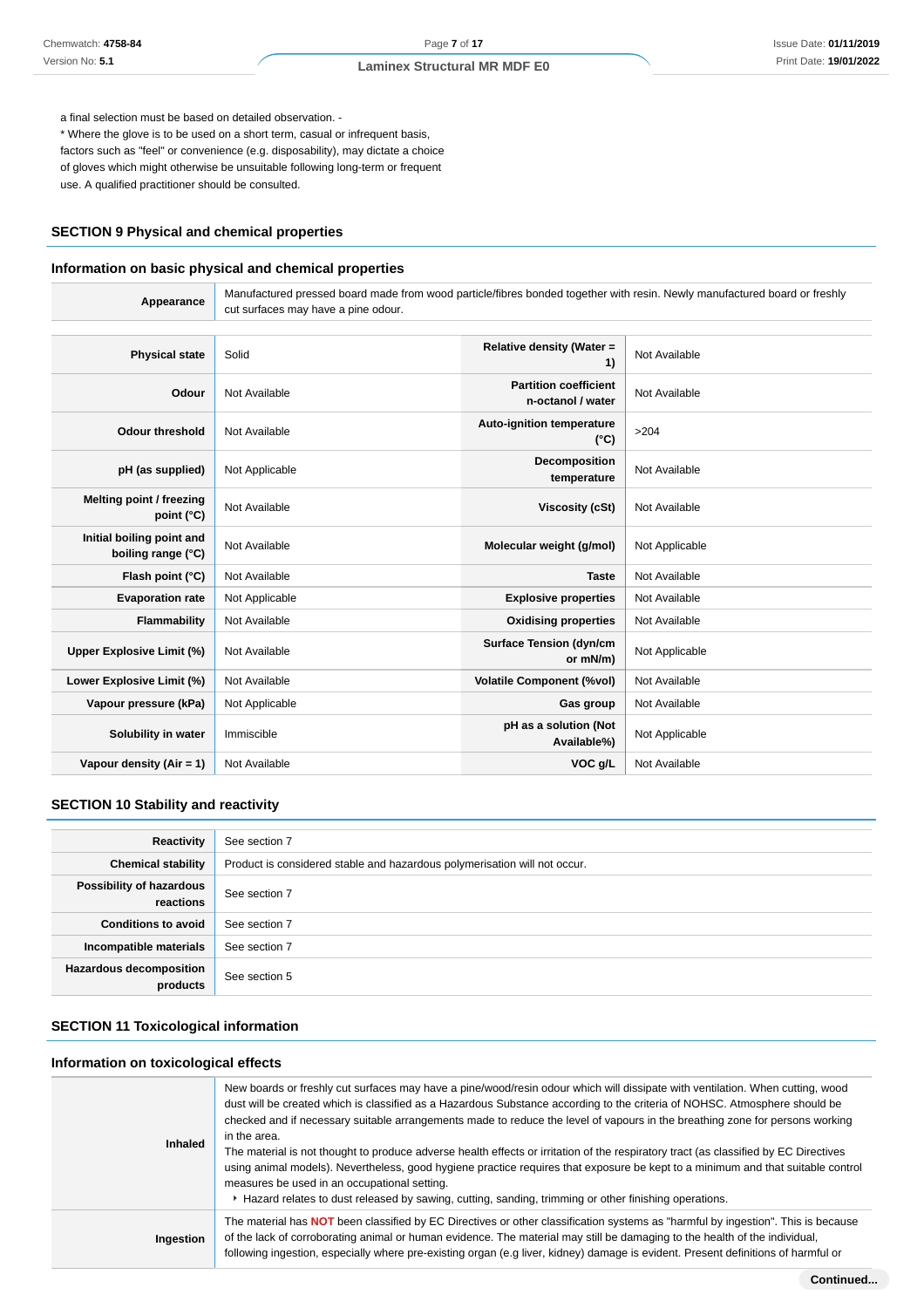| <b>Laminex Structural MR MDF E0</b> |  |  |
|-------------------------------------|--|--|
|                                     |  |  |

| <b>Laminex Structural MR</b> | TOXICITY                                                                                                                                                                                                                                                                                                                  | <b>IRRITATION</b> |
|------------------------------|---------------------------------------------------------------------------------------------------------------------------------------------------------------------------------------------------------------------------------------------------------------------------------------------------------------------------|-------------------|
| <b>Chronic</b>               | This manufactured article is considered to have low hazard potential if handling and personal protection recommendations are<br>followed.                                                                                                                                                                                 |                   |
| Eye                          | Although the material is not thought to be an irritant (as classified by EC Directives), direct contact with the eye may produce<br>transient discomfort characterised by tearing or conjunctival redness (as with windburn).                                                                                             |                   |
| <b>Skin Contact</b>          | Skin contact is not thought to have harmful health effects (as classified under EC Directives); the material may still produce<br>health damage following entry through wounds, lesions or abrasions.                                                                                                                     |                   |
|                              | toxic substances are generally based on doses producing mortality rather than those producing morbidity (disease, ill-health).<br>Gastrointestinal tract discomfort may produce nausea and vomiting. In an occupational setting however, ingestion of insignificant<br>quantities is not thought to be cause for concern. |                   |

| Laminex Structural MR    |                                                    |                                                      |  |
|--------------------------|----------------------------------------------------|------------------------------------------------------|--|
| <b>MDF E0</b>            | Not Available                                      | Not Available                                        |  |
|                          | <b>TOXICITY</b>                                    | <b>IRRITATION</b>                                    |  |
|                          | dermal (rat) LD50: >2100 mg/kg $[2]$               | Eye (rabbit): 0.1 ul/24h -SEVERE                     |  |
| urea/ formaldehyde resin | Inhalation(Rat) LC50; >0.167 mg/L4h <sup>[2]</sup> | Skin (rabbit): 500 mg/24h-SEVERE                     |  |
|                          | Oral (Mouse) LD50; 6361 mg/kg <sup>[2]</sup>       |                                                      |  |
| melamine/ urea/          | <b>TOXICITY</b>                                    | <b>IRRITATION</b>                                    |  |
| formaldehyde resin       | Oral (Rat) LD50; >5000 mg/kg <sup>[2]</sup>        | Not Available                                        |  |
|                          | <b>TOXICITY</b>                                    | <b>IRRITATION</b>                                    |  |
|                          | dermal (rat) LD50: >2000 mg/kg[1]                  | Eye (rabbit): 100 mg/24 hr-mild                      |  |
| paraffin wax             | Oral (Rat) LD50; >5000 mg/kg <sup>[1]</sup>        | Eye: no adverse effect observed (not irritating)[1]  |  |
|                          |                                                    | Skin (rabbit): 500 mg/24 hr-mild                     |  |
|                          |                                                    | Skin: no adverse effect observed (not irritating)[1] |  |
| wood dust softwood       | <b>TOXICITY</b>                                    | <b>IRRITATION</b>                                    |  |
|                          | Not Available                                      | Not Available                                        |  |
|                          | <b>TOXICITY</b>                                    | <b>IRRITATION</b>                                    |  |
|                          | Dermal (rabbit) LD50: 270 mg/kg <sup>[2]</sup>     | Eye (human): 4 ppm/5m                                |  |
|                          | Inhalation(Rat) LC50; <463 ppm4h[1]                | Eye (rabbit): 0.75 mg/24H SEVERE                     |  |
| formaldehyde.            | Oral (Rat) LD50; 100 mg/kg <sup>[2]</sup>          | Eye: adverse effect observed (irritating)[1]         |  |
|                          |                                                    | Skin (human): 0.15 mg/3d-l mild                      |  |
|                          |                                                    | Skin (rabbit): 2 mg/24H SEVERE                       |  |
|                          |                                                    | Skin: adverse effect observed (corrosive)[1]         |  |

| <b>UREA/FORMALDEHYDE</b><br><b>RESIN</b> | NOTE: Substance has been shown to be mutagenic in at least one assay, or belongs to a family of chemicals producing damage<br>or change to cellular DNA.<br>Somnolence, impaired liver function tests, changes in leucocyte (WBC) count recorded.                                                                                                                                                                                                                                                                                                                                                                                                                                                                                                                                                                                                                                                                                                                                                                                                                                                                                                                                                                                                                                                                                                                                                                                                                                                                                                                                                                                                                                                                           |
|------------------------------------------|-----------------------------------------------------------------------------------------------------------------------------------------------------------------------------------------------------------------------------------------------------------------------------------------------------------------------------------------------------------------------------------------------------------------------------------------------------------------------------------------------------------------------------------------------------------------------------------------------------------------------------------------------------------------------------------------------------------------------------------------------------------------------------------------------------------------------------------------------------------------------------------------------------------------------------------------------------------------------------------------------------------------------------------------------------------------------------------------------------------------------------------------------------------------------------------------------------------------------------------------------------------------------------------------------------------------------------------------------------------------------------------------------------------------------------------------------------------------------------------------------------------------------------------------------------------------------------------------------------------------------------------------------------------------------------------------------------------------------------|
| <b>PARAFFIN WAX</b>                      | "Hydrocarbon wax" describes a group of solid C20 to C36 paraffinic hydrocarbons which are not absorbed in the gastro-intestinal<br>tract and in small quantity will pass through undigested.<br>The widespread use in cosmetic and in cosmetic surgery over many years demonstrates the low toxicity of refined waxes and<br>many guidelines exist for their safe use Notwithstanding this, there are occasional reports of adverse effects with these products.<br>Subcutaneous deposits often referred to as paraffinoma, have been described frequently following injection of these materials<br>under the skin but these are not normally associated with other progressive changes.<br>Paraffin wax and microcrystalline were each administered orally as a solution in arachis oil to groups of 5 male and 5 female rats<br>at dose levels of 1000 and 5000 g/kg bw. produced no clinical signs of toxicity during the seven day observation period and<br>growth rates were normal. There were no mortalities and no macroscopic changes were observed at autopsy.<br>Three samples of 50% paraffin in petrolatum were tested in repeated, open patch applications to 6 rabbits. Two samples<br>produced erythema in four animals that lasted three days, and one produced erythema in one rabbit that lasted two days. A<br>microcrystalline wax was slightly irritating, to rabbit skin, in a 24 hour occluded patch test.<br>Four 50% solutions of paraffin in petrolatum were each instilled into the eyes of six albino rabbits with no rinse. Eyes were<br>observed for irritation for three days. Two of the samples caused mild irritation in one rabbit on day 1; the other samples were not<br>irritating |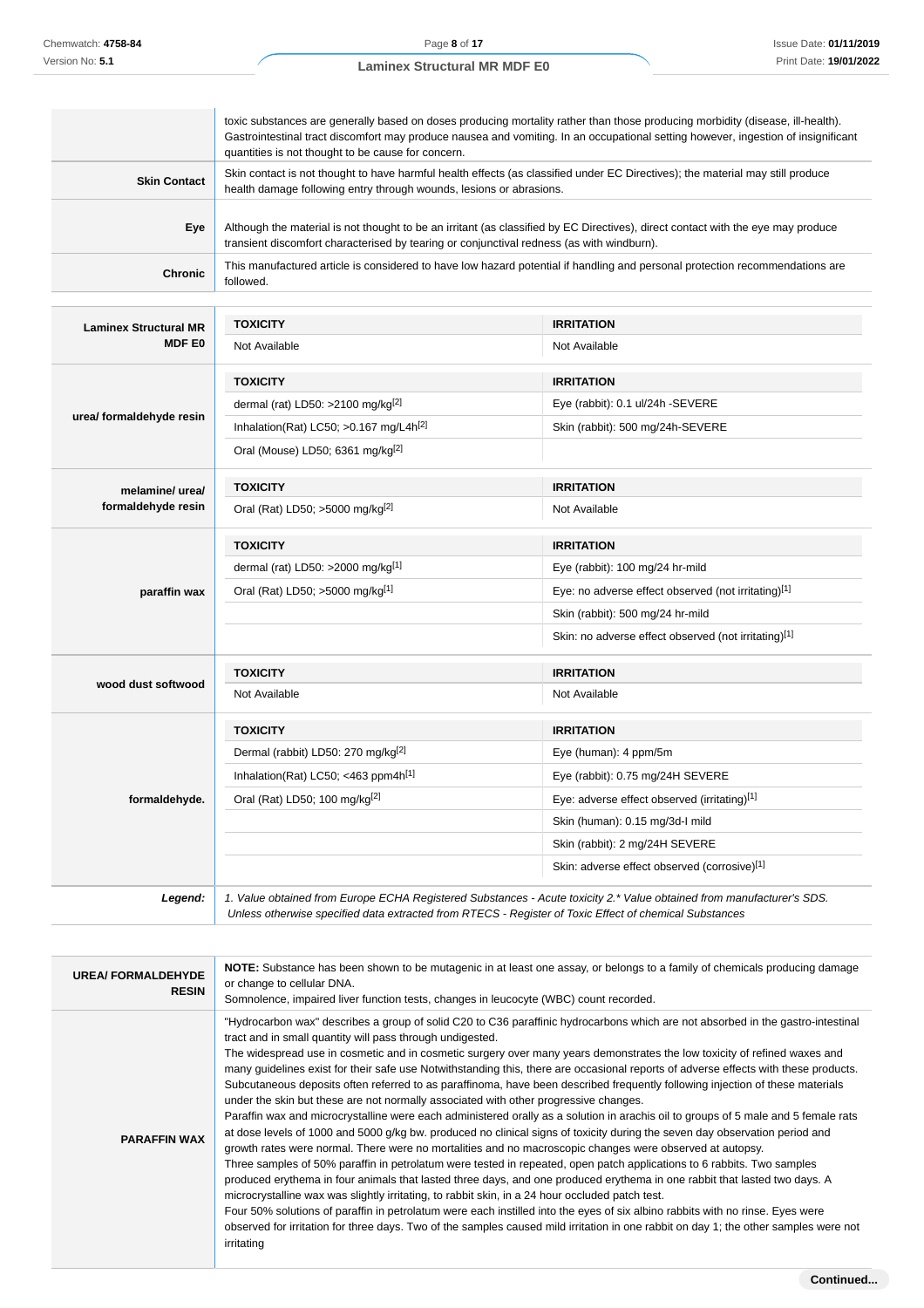In a long-term feeding study with Sprague-Dawley rats, no wax-related effects were observed. In a series of 180-day feeding studies in rats that were performed over a period of approximately 15 years (beginning in 1955) on chewing-gum bases containing hydrocarbon wax in proportions varying from 2% to 57% of the gum base, no compound-related effects were observed.

Long-term toxicity studies indicated that petroleum-derived paraffin and microcrystalline waxes are non-toxic and non-carcinogenic.

Eight slack waxes and eight aromatic hydrocarbon extracts derived from the slack waxes were tested for carcinogenicity after applying these to the skin of mice.The slack waxes showed only a low order of carcinogenicity at 250 days. However by 450 days every sample of slack wax had elicited papillomas and for 5 of them cancers as well. The aromatic extracts on the other hand exhibited a greater potency. At 250 days all but one sample had produced papillomas and 5 samples had produced cancers. At 450 days all but one sample had elicited cancers and all had elicited papillomas.The authors concluded that the carcinogenicity of slack wax can be attributed to the aromatic compounds found in the oils from which the waxes were pressed and which are retained on the waxes as impurities, and.is not due to paraffins.

Five petrolatum waxes were negative for local and systemic carcinogenicity or toxicity in skin-painting studies in mice and rabbits. However, wax disk implants, but not ground wax implants, were associated with the development of fibrosarcomas at the implantation site in rats.

A description of the accumulation of long-chain alkanes (C29, C31, and C33) in a patient who had died of heart disease led the author to conclude that these hydrocarbons were of dietary (plant) origin as judged by the tissue distribution of the alkanes. The EU Scientific Committee for Food (SCF) reviewed the available information on mineral hydrocarbons, which included the petroleum waxes. Their opinion was published in 1995. The SCF reached the following conclusion:

There are sufficient data to allow a full Group ADI (Average daily Intake)of 0-20 mg/kg bw for waxes conforming to the following specification: -

· Highly refined waxes derived from petroleum based or synthetic hydrocarbon feedstocks, with viscosity not less than 11 m3/s (cSt) at 100 deg C

- Carbon number not less than 25 at the 5% boiling point
- Average molecular weight not less than 500

Studies indicate that normal, branched and cyclic paraffins are absorbed from the mammalian gastrointestinal tract and that the absorption of n-paraffins is inversely proportional to the carbon chain length,with little absorption above C30. With respect to the carbon chain lengths likely to be present in mineral oil, n-paraffins may be absorbed to a greater extent that iso- or cycloparaffins.

The major classes of hydrocarbons have been shown to be well absorbed by the gastrointestinal tract in various species. In many cases, the hydrophobic hydrocarbons are ingested in association with dietary lipids. The dependence of hydrocarbon absorption on concomitant triglyceride digestion and absorption,is known as the "hydrocarbon continuum hypothesis", and asserts that a series of solubilising phases in the intestinal lumen, created by dietary triglycerides and their digestion products, afford hydrocarbons a route to the lipid phase of the intestinal absorptive cell (enterocyte) membrane. While some hydrocarbons may traverse the mucosal epithelium unmetabolised and appear as solutes in lipoprotein particles in intestinal lymph, there is evidence that most hydrocarbons partially separate from nutrient lipids and undergo metabolic transformation in the enterocyte. The enterocyte may play a major role in determining the proportion of an absorbed hydrocarbon that, by escaping initial biotransformation, becomes available for deposition in its unchanged form in peripheral tissues such as adipose tissue, or in the liver.

The materials included in the Lubricating Base Oils category are related from both process and physical-chemical perspectives; The potential toxicity of a specific distillate base oil is inversely related to the severity or extent of processing the oil has undergone, since:

· The adverse effects of these materials are associated with undesirable components, and

· The levels of the undesirable components are inversely related to the degree of processing;

· Distillate base oils receiving the same degree or extent of processing will have similar toxicities;

· The potential toxicity of residual base oils is independent of the degree of processing the oil receives.

· The reproductive and developmental toxicity of the distillate base oils is inversely related to the degree of processing.

The degree of refining influences the carcinogenic potential of the oils. Whereas mild acid / earth refining processes are

inadequate to substantially reduce the carcinogenic potential of lubricant base oils, hydrotreatment and / or solvent extraction methods can yield oils with no carcinogenic potential.

Unrefined and mildly refined distillate base oils contain the highest levels of undesirable components, have the largest variation of hydrocarbon molecules and have shown the highest potential carcinogenic and mutagenic activities. Highly and severely refined distillate base oils are produced from unrefined and mildly refined oils by removing or transforming undesirable components. In comparison to unrefined and mildly refined base oils, the highly and severely refined distillate base oils have a smaller range of hydrocarbon molecules and have demonstrated very low mammalian toxicity. Mutagenicity and carcinogenicity testing of residual oils has been negative, supporting the belief that these materials lack biologically active components or the components are largely non-bioavailable due to their molecular size.

Toxicity testing has consistently shown that lubricating base oils have low acute toxicities. Numerous tests have shown that a lubricating base oil s mutagenic and carcinogenic potential correlates with its 3-7 ring polycyclic aromatic compound (PAC) content, and the level of DMSO extractables (e.g. IP346 assay), both characteristics that are directly related to the degree/conditions of processing

Skin irritating is not significant (CONCAWE) based on 14 tests on 10 CASs from the OLBO class (Other Lubricant Base Oils). Each study lasted for 24 hours, a period of time 6 times longer than the duration recommended by the OECD method). Eye irritation is not significant according to experimental data (CONCAWE studies) based on 9 "in vivo" tests on 7 CASs from the OLBO class(Other Lubricant Base Oils).

Sensitisation: The substance does not cause the sensitization of the respiratory tract or of the skin. (CONCAWE studies based on 14 tests on 11 CASs from the OLBO class(Other Lubricant Base Oils))

Germ cell mutagenicity: The tests performed within the 'in vivo" studies regarding gene mutation at mice micronuclei indicated negative results (CONCAWE studies. AMES tests had negative results in 7 studies performed on 4 CASs from the OLBO class(Other Lubricant Base Oils)).

Reproduction toxicity: Reproduction / development toxicity monitoring according to OECD 421 or 422 methods. CONCAWE tests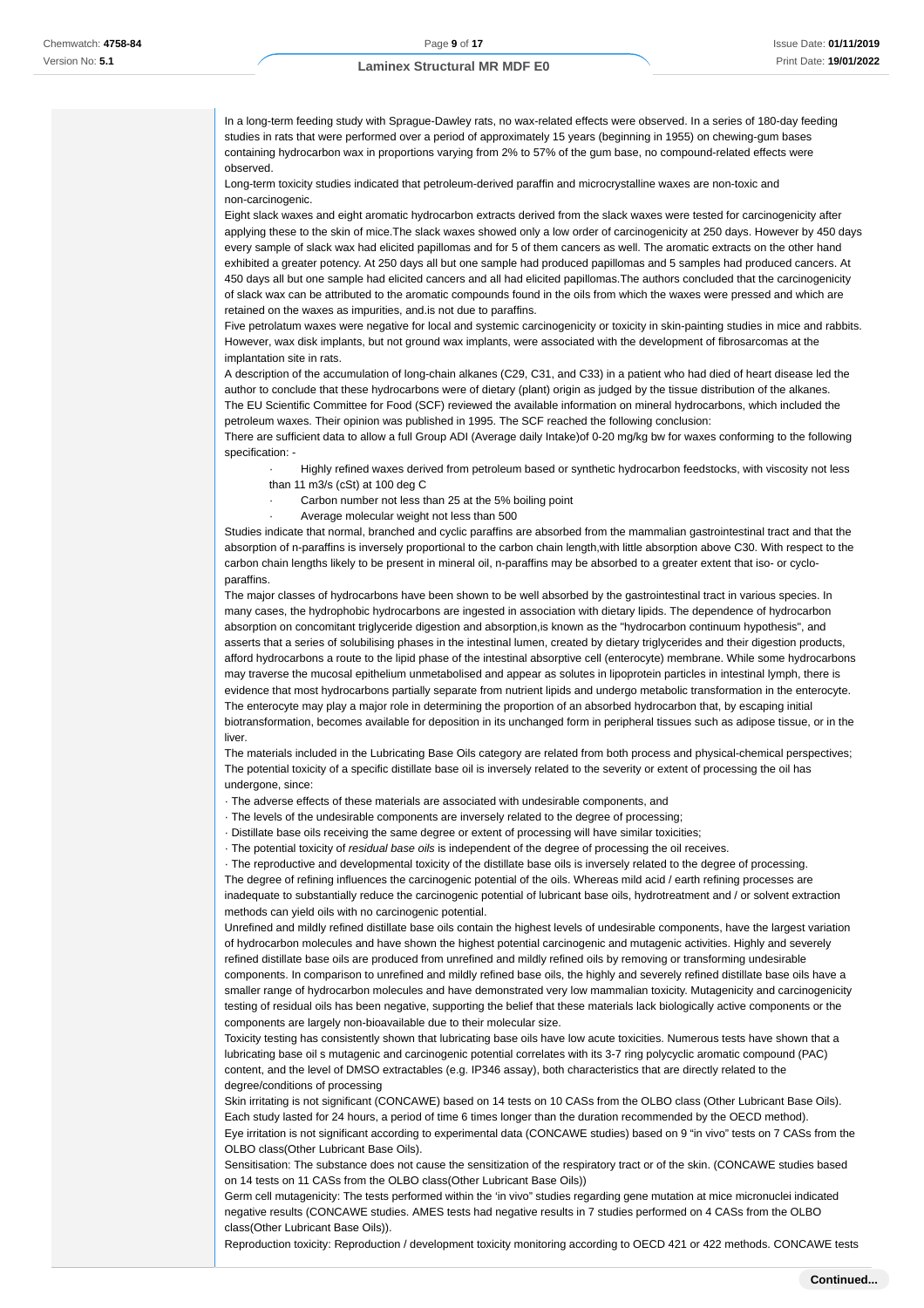gave negative results in oral gavage studies. Pre-birth studies regarding toxicity in the unborn foetus development process showed a maternal LOAEL (Lowest Observed Adverse Effect Level) of 125 mg/kg body/day, based on dermal irritation and a NOAEL (No Observable Adverse Effect Level) of 2000 mg/kg body/day, which shows that the substance is not toxic for reproduction.

STOT (toxicity on specific target organs) – repeated exposure: Studies with short term repeated doses (28-day test) on rabbit skin indicated the NOAEL value of 1000 mg/kg. NOAEL for inhalation, local effects > 280 mg/m3 and for systemic effects NOAEL > 980 mg/m3.

Sub-chronic toxicity

90-day study Dermal: NOAEL > 2000 mg/kg (CONCAWE studies).

Repeat dose toxicity:

Oral

NOAEL for heavy paraffinic distillate aromatic extract could not be identified and is less than 125 mg/kg/day when administered orally.

Inhalation

The NOAEL for lung changes associated with oil deposition in the lungs was 220 mg/m3. As no systemic toxicity was observed, the overall NOAEL for systemic effects was > 980 mg/m3.

Dermal

In a 90 day subchronic dermal study, the administration of Light paraffinic distillate solvent extract had an adverse effect on survivability, body weights, organ weights (particularly the liver and thymus), and variety of haematology and serum chemistry parameters in exposed animals. Histopathological changes which were treatment-related were most prominent in the adrenals, bone marrow, kidneys, liver, lymph nodes, skin, stomach, and thymus. Based on the results of this study, the NOAEL for the test material is less than 30 mg/kg/day.

Toxicity to reproduction:

Mineral oil (a white mineral oil) caused no reproductive or developmental toxicity with 1 mL/kg/day (i.e., 1000 mg/kg/day) in an OECD 421 guideline study, but did cause mild to moderate skin irritation. Therefore, the reproductive/developmental NOAEL for this study is =1000 mg/kg/day and no LOAEL was determined.

Developmental toxicity, teratogenicity:

Heavy paraffinic distillate furfural extract produced maternal, reproductive and foetal toxicity. Maternal toxicity was exhibited as vaginal discharge (dose-related), body weight decrease, reduction in thymus weight and increase in liver weight (125 mg/kg/day and higher) and aberrant haematology and serum chemistry (125 and/or 500 mg/kg/day). Evidence of potential reproductive effects was shown by an increased number of dams with resorptions and intrauterine death. Distillate aromatic extract (DAE) was developmentally toxic regardless of exposure duration as indicated by increased resorptions and decreased foetal body weights. Furthermore, when exposures were increased to 1000 mg/kg/day and given only during gestation days 10 through 12, cleft palate and ossification delays were observed. Cleft palate was considered to indicate a potential teratogenic effect of DAE. The following Oil Industry Note (OIN) has been applied: OIN 8 - The classifications as a reproductive toxicant category 2; H361d (Suspected of damaging the unborn child) and specific target organ toxicant category 1; H372 (Causes damage to organs through prolonged or repeated exposure) need not apply if the substance is not classified as carcinogenic

Toxicokinetics of lubricant base oils has been examined in rodents. Absorption of other lubricant base oils across the small intestine is related to carbon chain length; hydrocarbons with smaller chain length are more readily absorbed than hydrocarbons with a longer chain length. The majority of an oral dose of mineral hydrocarbon is not absorbed and is excreted unchanged in the faeces. Distribution of mineral hydrocarbons following absorption has been observed in liver, fat, kidney, brain and spleen. Excretion of absorbed mineral hydrocarbons occurs via the faeces and urine. Based on the pharmacokinetic parameters and disposition profiles, the data indicate inherent strain differences in the total systemic exposure (~4 fold greater systemic dose in F344 vs SD rats), rate of metabolism, and hepatic and lymph node retention of C26H52, which may be associated with the different strain sensitivities to the formation of liver granulomas and MLN histiocytosis. Highly and Severely Refined Distillate Base Oils

**Acute toxicity:** Multiple studies of the acute toxicity of highly & severely refined base oils have been reported. Irrespective of the crude source or the method or extent of processing, the oral LD50s have been observed to be >5 g/kg (bw) and the dermal LD50s have ranged from >2 to >5g/kg (bw). The LC50 for inhalation toxicity ranged from 2.18 mg/l to> 4 mg/l. When tested for skin and eye irritation, the materials have been reported as "non-irritating" to "moderately irritating" Testing in guinea pigs for sensitization has been negative

**Repeat dose toxicity: .** Several studies have been conducted with these oils**. T**he weight of evidence from all available data on highly & severely refined base oils support the presumption that a distillate base oil s toxicity is inversely related to the degree of processing it receives. Adverse effects have been reported with even the most severely refined white oils - these appear to depend on animal species and/ or the peculiarities of the study.

- The granulomatous lesions induced by the oral administration of white oils are essentially foreign body responses. The lesions occur only in rats, of which the Fischer 344 strain is particularly sensitive,
- The testicular effects seen in rabbits after dermal administration of a highly to severely refined base oil were unique to a single study and may have been related to stress induced by skin irritation, and
- The accumulation of foamy macrophages in the alveolar spaces of rats exposed repeatedly via inhalation to high levels of highly to severely refined base oils is not unique to these oils, but would be seen after exposure to many water insoluble materials.

**Reproductive and developmental toxicity:** A highly refined base oil was used as the vehicle control in a one-generation reproduction study. The study was conducted according to the OECD Test Guideline 421. There was no effect on fertility and mating indices in either males or females. At necropsy, there were no consistent findings and organ weights and histopathology were considered normal by the study s authors.

A single generation study in which a white mineral oil (a food/ drug grade severely refined base oil) was used as a vehicle control is reported. Two separate groups of pregnant rats were administered 5 ml/kg (bw)/day of the base oil via gavage, on days 6 through 19 of gestation. In one of the two base oil dose groups, three malformed foetuses were found among three litters The study authors considered these malformations to be minor and within the normal ranges for the strain of rat. **Genotoxicity**:

In vitro (mutagenicity): Several studies have reported the results of testing different base oils for mutagenicity using a modified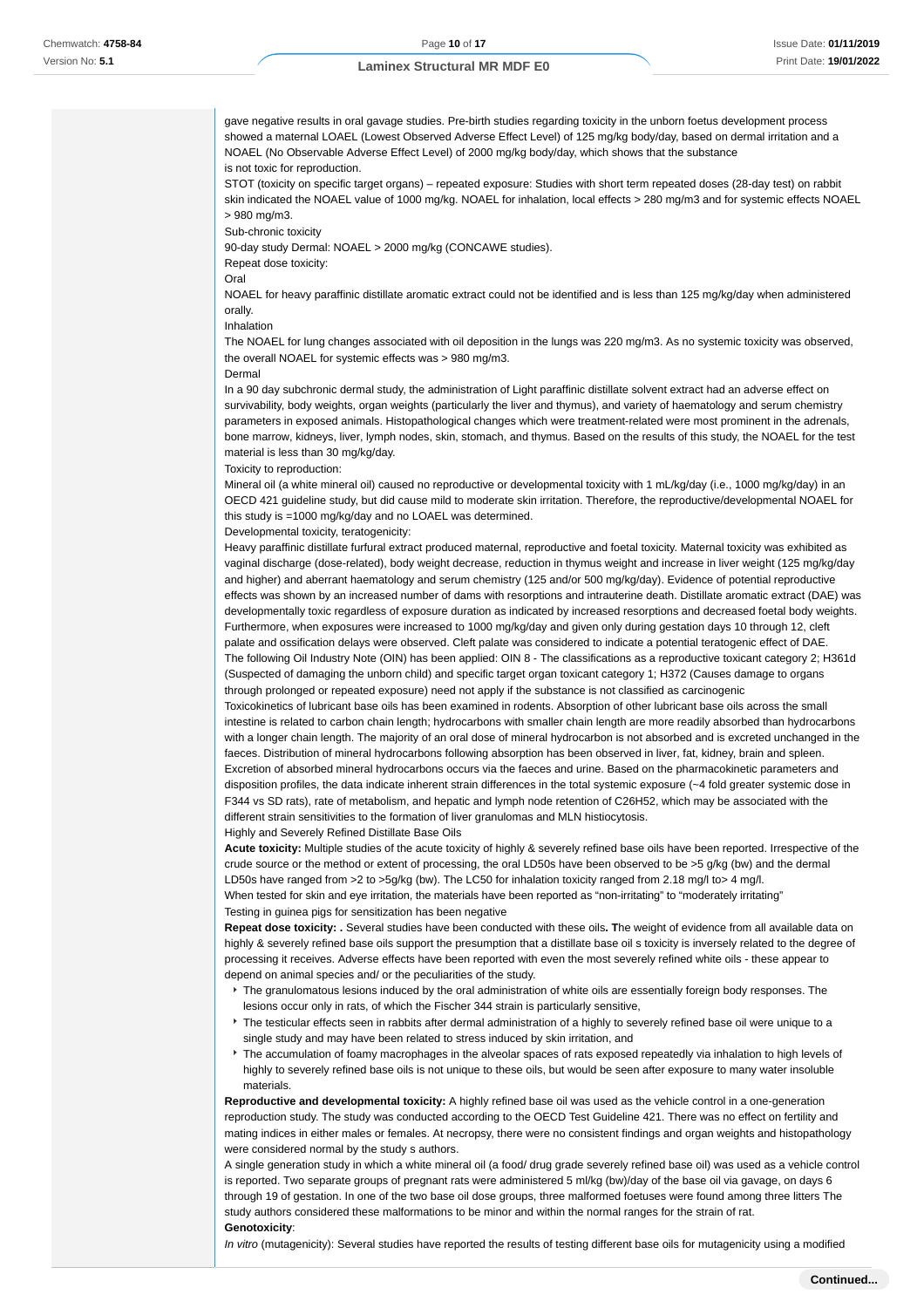| Allergic reactions which develop in the respiratory passages as bronchial asthma or rhinoconjunctivitis, are mostly the result of<br>reactions of the allergen with specific antibodies of the IgE class and belong in their reaction rates to the manifestation of the<br>immediate type. In addition to the allergen-specific potential for causing respiratory sensitisation, the amount of the allergen, the<br>exposure period and the genetically determined disposition of the exposed person are likely to be decisive. Factors which<br>increase the sensitivity of the mucosa may play a role in predisposing a person to allergy. They may be genetically determined or<br>acquired, for example, during infections or exposure to irritant substances. Immunologically the low molecular weight substances<br>become complete allergens in the organism either by binding to peptides or proteins (haptens) or after metabolism (prohaptens).<br>Particular attention is drawn to so-called atopic diathesis which is characterised by an increased susceptibility to allergic rhinitis,<br>allergic bronchial asthma and atopic eczema (neurodermatitis) which is associated with increased IgE synthesis.<br>Exogenous allergic alveolitis is induced essentially by allergen specific immune-complexes of the IgG type; cell-mediated<br>reactions (T lymphocytes) may be involved. Such allergy is of the delayed type with onset up to four hours following exposure.<br>No significant acute toxicological data identified in literature search.<br>For wood dusts:<br>Wood dusts may cause respiratory symptoms including sensitisation and diminished respiratory function and may also be<br>carcinogenic.<br>OSHA has determined that the health evidence for the toxicity of wood dust cannot be separately distinguished for soft wood and<br>hard wood. A final OSHA ruling however establishes an 8-hour TWA PEL of 2.5 mg/m3 for Western red cedar wood dust, based<br>on its widely recognized ability to cause immune-system-mediated allergic sensitization. Evidence in the record demonstrates the<br>seriousness of this effect.<br>Wood dust is defined as any wood particles arising from the processing or handling of woods. Hard woods derive from the<br>deciduous broad-leaved flowering species of trees, and soft woods include the coniferous species that do not shed their leaves in<br>the winter. The distinction between hard woods and soft woods is purely botanical. Many so-called "softwoods" are actually hard<br>(i.e., Douglas fir as a softwood is harder than the hardwood birch) and one of the softest woods in existence (balsa) is botanically<br>a hardwood.<br>Some commentators were of the opinion that many other woods, such as Douglas fir, pine, red and white oak, redwood, walnut,<br>spruce, boxwood, cocobolo, teak, mahogany, and others, should also be designated by OSHA as allergenic in this rulemaking.<br>However, OSHA finds that "it is unlikely that species other than WRC are responsible for large numbers of cases of respiratory<br>allergies".<br>Other commonly used woods such as oak, birch, redwood, pine, teak, alder, and hemlock, produce pulmonary effects that are<br>less well described than the asthma responses to Western red cedar.<br>OSHA is establishing a PEL of 5 mg/m3 as an 8-hour TWA and 10 mg/m3 as a 15-minute STEL for hard and soft wood dust, with<br>the exception of Western red cedar. OSHA concludes that promulgation of these exposure limits will substantially reduce the<br>significant risk of material impairment in the form of pulmonary dysfunction (including changes in peak flow, interference with<br><b>WOOD DUST SOFTWOOD</b><br>mucociliary clearance, respiratory symptoms, and chronic effects) that is associated with exposure to wood dust at the higher<br>levels that would be permitted in the absence of any limit.<br>Carcinogenicity The association between occupational exposure to wood dust and various forms of cancer has been explored<br>in many studies and in many countries. In 1987, the International Agency for Research on Cancer (IARC) classified furniture<br>manufacturing in Category I (confirmed human carcinogen) and carpentry in Category 2B (suspected human carcinogen). IARC<br>concludes that there is sufficient evidence in humans for the carcinogenicity of wood dust. (Group 1) Wood dust causes cancer of<br>the nasal cavity and paranasal sinuses and of the nasopharynx. IARC also concludes that there is inadequate evidence in<br>experimental animals for the carcinogenicity of wood dust.<br>In 1998, IARC issued the results of its detailed analyses of the combined results from 17 studies of nasal cancers and wood dust<br>exposures. These analyses supported IARC s earlier conclusions and led to the following findings:<br>• Excess sino-nasal cancers were seen primarily in studies of European furniture makers<br>• The degree of risk was increased in workers with the highest level and length of exposure<br>• Observed risk levels were lower in studies of U.S. populations, possibly due to differences in the types of exposures that had<br>occurred (e.g., exposures to different types of wood).<br>Based on its analyses, IARC has concluded that wood dust may cause "adenocarcinomas of the nasal cavities and paranasal<br>sinuses". This is a specific type of cancer in a specific region in the respiratory tract. IARC did not find sufficient evidence to<br>associate wood dust exposure with other types of cancer of the nasal cavities (e.g., squamous cell carcinomas) or cancers in<br>other parts of the body, such as the oropharynyx, hypopharynx, lung, lymphatic and haematopoietic systems, stomach, colon or<br>rectum.<br>Dust particles may act as carriers for genotoxic agents. Chromium compounds are often present in oak and beech dusts as they<br>are frequently used in the wood-processing industry, particularly as potassium dichromate in stains as well as fixing agents in<br>wood preservatives. Stained furniture is made largely from oak and beech as they contain enough tannic acid to allow for<br>chemical staining Direct genotoxic effects of wood dust extracts were summarized by IARC (1995).<br>Dust particles may act as carriers for genotoxic agents. Chromium compounds are often present in oak and beech dusts as they<br>are frequently used in the wood-processing industry, particularly as potassium dichromate in stains as well as fixing agents in<br>wood preservatives.<br>Stained furniture is made largely from oak and beech as they contain enough tannic acid to allow for chemical staining.<br>Direct genotoxic effects of wood dust extracts were summarized by IARC (1995). Dust particles may act as carriers for genotoxic<br>agents. Chromium compounds are often present in oak and beech dusts as they are frequently used in the wood-processing | Ames assay Base oils with no or low concentrations of 3-7 ring PACs had low mutagenicity indices.<br>In vivo (chromosomal aberrations): A total of seven base stocks were tested in male and female Sprague-Dawley rats using a<br>bone marrow cytogenetics assay. The test materials were administered via gavage at dose levels ranging from 500 to 5000<br>mg/kg (bw). Dosing occurred for either a single day or for five consecutive days. None of the base oils produced a significant<br>increase in aberrant cells.<br>Carcinogenicity: Highly & severely refined base oils are not carcinogens, when given either orally or dermally.<br>Tumorigenic in rats |
|------------------------------------------------------------------------------------------------------------------------------------------------------------------------------------------------------------------------------------------------------------------------------------------------------------------------------------------------------------------------------------------------------------------------------------------------------------------------------------------------------------------------------------------------------------------------------------------------------------------------------------------------------------------------------------------------------------------------------------------------------------------------------------------------------------------------------------------------------------------------------------------------------------------------------------------------------------------------------------------------------------------------------------------------------------------------------------------------------------------------------------------------------------------------------------------------------------------------------------------------------------------------------------------------------------------------------------------------------------------------------------------------------------------------------------------------------------------------------------------------------------------------------------------------------------------------------------------------------------------------------------------------------------------------------------------------------------------------------------------------------------------------------------------------------------------------------------------------------------------------------------------------------------------------------------------------------------------------------------------------------------------------------------------------------------------------------------------------------------------------------------------------------------------------------------------------------------------------------------------------------------------------------------------------------------------------------------------------------------------------------------------------------------------------------------------------------------------------------------------------------------------------------------------------------------------------------------------------------------------------------------------------------------------------------------------------------------------------------------------------------------------------------------------------------------------------------------------------------------------------------------------------------------------------------------------------------------------------------------------------------------------------------------------------------------------------------------------------------------------------------------------------------------------------------------------------------------------------------------------------------------------------------------------------------------------------------------------------------------------------------------------------------------------------------------------------------------------------------------------------------------------------------------------------------------------------------------------------------------------------------------------------------------------------------------------------------------------------------------------------------------------------------------------------------------------------------------------------------------------------------------------------------------------------------------------------------------------------------------------------------------------------------------------------------------------------------------------------------------------------------------------------------------------------------------------------------------------------------------------------------------------------------------------------------------------------------------------------------------------------------------------------------------------------------------------------------------------------------------------------------------------------------------------------------------------------------------------------------------------------------------------------------------------------------------------------------------------------------------------------------------------------------------------------------------------------------------------------------------------------------------------------------------------------------------------------------------------------------------------------------------------------------------------------------------------------------------------------------------------------------------------------------------------------------------------------------------------------------------------------------------------------------------------------------------------------------------------------------------------------------------------------------------------------------------------------------------------------------------------------------------------------------------------------------------------------------------------------------------------------------------------------------------------------------------------------------------------------------------------------------------------------------------------------------------------------------------------------------------------------------------------------------------------------------------------------------------------------------------------------------------------------------------------------------------------------------------------------------------------------------------------------------------------------------------------------------------------------------------------------------------------------------------------------------------------------------------------------------------------------------------------------------------------------------------------------------------------------------------------------------------------------------------------------------------------------------------------------------------------------------------------------------------------------------------------------------------------------------------------------------------------------------------------------------------------------------------------------------------------------------------------------------------------------------------------------------------------------------------------------------------------------------------------------------------------|-----------------------------------------------------------------------------------------------------------------------------------------------------------------------------------------------------------------------------------------------------------------------------------------------------------------------------------------------------------------------------------------------------------------------------------------------------------------------------------------------------------------------------------------------------------------------------------------------------------------------------------------------------------------------|
| Exposure to hexavalent chromium has been associated with the development of sinonasal cancers.                                                                                                                                                                                                                                                                                                                                                                                                                                                                                                                                                                                                                                                                                                                                                                                                                                                                                                                                                                                                                                                                                                                                                                                                                                                                                                                                                                                                                                                                                                                                                                                                                                                                                                                                                                                                                                                                                                                                                                                                                                                                                                                                                                                                                                                                                                                                                                                                                                                                                                                                                                                                                                                                                                                                                                                                                                                                                                                                                                                                                                                                                                                                                                                                                                                                                                                                                                                                                                                                                                                                                                                                                                                                                                                                                                                                                                                                                                                                                                                                                                                                                                                                                                                                                                                                                                                                                                                                                                                                                                                                                                                                                                                                                                                                                                                                                                                                                                                                                                                                                                                                                                                                                                                                                                                                                                                                                                                                                                                                                                                                                                                                                                                                                                                                                                                                                                                                                                                                                                                                                                                                                                                                                                                                                                                                                                                                                                                                                                                                                                                                                                                                                                                                                                                                                                                                                                                                                                                                                                   | industry, particularly as potassium dichromate in stains as well as fixing agents in wood preservatives.                                                                                                                                                                                                                                                                                                                                                                                                                                                                                                                                                              |

NIOSH (Ex. 8-47) considers both hard and soft wood dust to be potentially carcinogenic in humans; for soft wood dust, NIOSH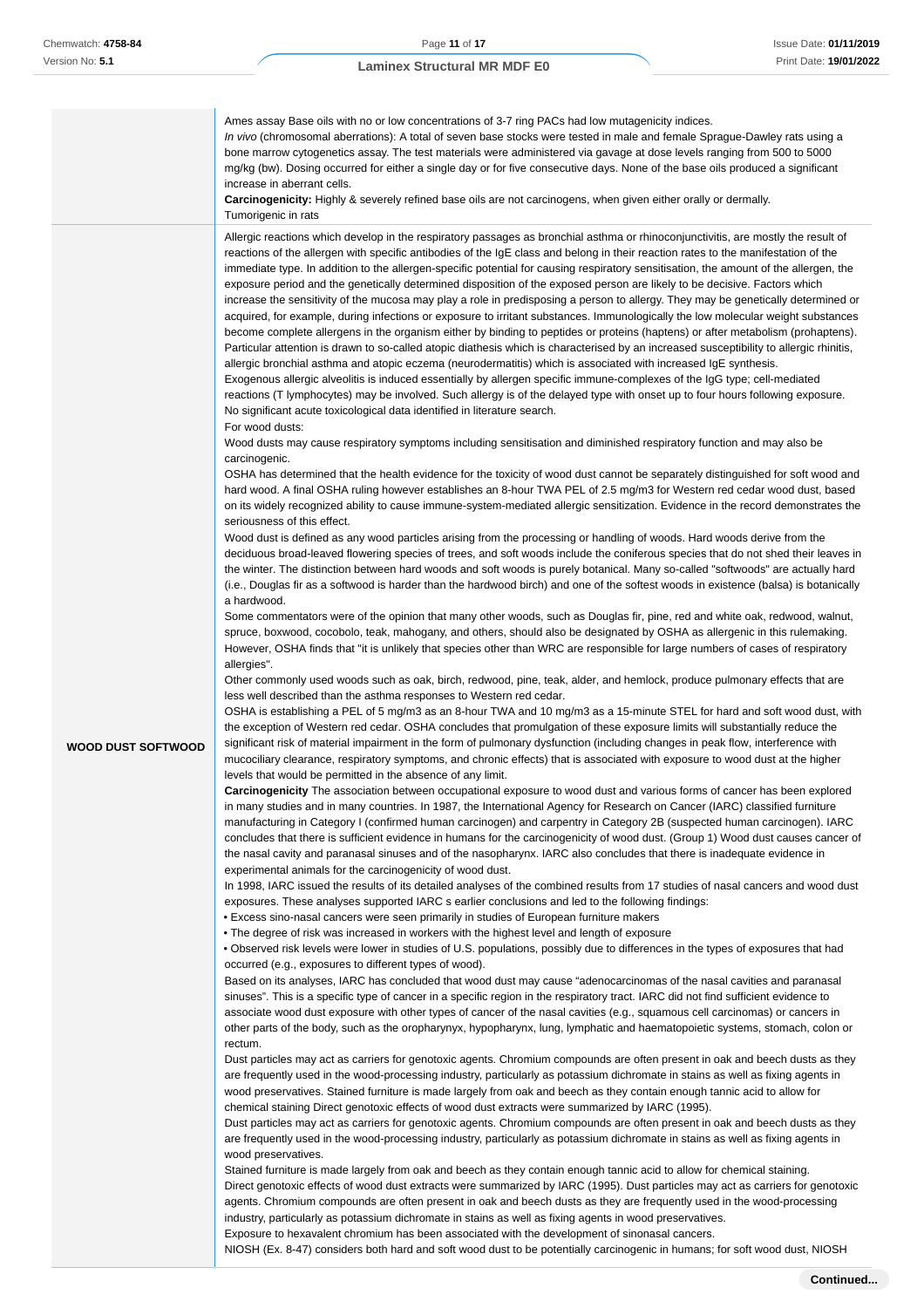recommends a separate 6(b) rulemaking (Ex. 8-47, Table N6B). NIOSH concurred, however, with the proposed PEL of 1 mg/m3 TWA for hard wood dust.

Several chemicals were isolated from wood extracts, but only quercetin and delta-3 -carene were shown to be mutagenic (IARC, 1995)

Summary of evidence for nasal and sinus cavity cancers. NIOSH (1987a/Ex. 1-1005) concluded that the literature clearly demonstrates an association between occupational wood dust exposure and nasal cancer. English studies first identified this link by showing a 10- to 20-times-greater incidence of nasal adenocarcinoma among woodworkers in the furniture industry than among other woodworkers and 100 times greater than in the general population. In the United States, three studies have reported a fourfold risk of nasal cancer or adenocarcinoma in furniture workers, and another study noted a similar relationship between nasal cancer and wood dust exposure. One other study failed to find such an association for furniture workers, but did find an increase among logging and timber industry workers.

The association between lung cancer and occupational wood dust exposure is inconclusive, although several epidemiological studies have reported increases in lung cancer among wood-dust-exposed workers. A significant excess of malignant tumours of the bronchus and lung in carpenters and joiners. Only construction workers showed a statistically significant increase in lung cancer rate.

Although the data are conflicting, several epidemiological studies of U.S. workers do report increases in the incidence of Hodgkin's disease among woodworkers. This excess is particularly apparent among carpenters.

Data on the relationship between occupational exposure to wood dust and the development of cancers other than nasal. Hodgkin's disease, or lung cancers are insufficient and inconclusive.

Copper chrome arsenic (CCA) is used widely to treat timber in both industrial and domestic situations. CCA is a water-borne preservative and contains copper, chromium and arsenic salts dissolved in water. Exposure to CCA is considered a potential health risk mainly because some arsenic and chromium compounds are known to cause cancer. It is recommended practice that freshly treated timber is stored at the treatment plant for at least two weeks (and up to 6 weeks) to ensure fixation and surface drying of the CCA. Timber for domestic or playground use should also be surface washed prior to distribution.

Exposure to wood dust has long been associated with a variety of adverse health effects, including dermatitis, allergic respiratory effects, mucosal and non-allergic respiratory effects, and cancer. The toxicity data in animals are limited, particularly with regard to exposure to wood dust alone; there are, however, a large number of studies in humans. There are a large number of case reports, epidemiological studies, and other data on the health effects of wood dust exposure in humans. Dermatitis caused by exposure to wood dusts is common, and can be caused either by chemical irritation, sensitization (allergic reaction), or both of these together. As many as 300 species of trees have been implicated in wood-caused dermatitis.

Allergic respiratory responses are mediated by the immune system, as is also the case with allergic dermatitis. Asthma is the most common response to wood dust exposure, and the allergic nature of such reactions has been demonstrated by the presence of IgE antibodies and positive skin reactions on patch testing. The best-studied of the allergic reactions to wood dust is Western red cedar (WRC) asthma; it is estimated that 5 percent of the workers handling this species are allergic to it. The symptoms of sensitization are redness, scaling, and itching, which may progress to vesicular dermatitis and, after repeated exposures, to chronic dermatitis. The parts of the body most often affected are the hands, forearms, eyelids, face, neck, and genitals. This form of dermatitis generally appears after a few days or weeks of contact.

The chemicals associated with allergic reactions are generally found in the inner parts of a tree, e.g., the heartwood, and the workers most prone to these reactions are those involved in secondary wood processing (e.g., carpenters, joiners, and finishers). Cereal flours are used in the wood industry to improve the quality of the glues necessary to produce veneer panels and are a potential source of sensitising substances. Cereal alpha-amylase inhibitors have been previously described as important occupational allergens responsible for baker's asthma. IgE proteins belong to the cereal alpha-amylase inhibitor family have been identified in the sera of several wood workers.

Exposure to microorganisms that grow on wood can also cause potential health effects. Endotoxins from bacteria and allergenic fungi growing on wood are the main biohazards found in wood processing workplaces. Exposure to these biohazards can cause adverse health effects such as organic dust toxic syndrome (ODTS), bronchitis, asthma, extrinsic allergic alveolitis (EAA), and mucous membrane irritation. The fungi predominantly associated with EAA and ODTS are dry spored species such as Aspergillus and Penicillium.

A large number of studies have demonstrated that occupational exposure to wood dust causes both statistically significant and non-significant increases in respiratory symptoms at exposure levels as low as 2 mg/m3. These symptoms range from irritation to bleeding, wheezing, sinusitis, and prolonged colds. In addition, chronic wood dust exposure causes mucociliary stasis (i.e., the absence of effective clearance) in the nose and, in some workers, also causes changes in the nasal mucosa. Several studies have demonstrated decreased pulmonary function among wood-dust-exposed workers, although other studies have not confirmed these findings. One study relates exposure level to ventilatory function. In that study, exposure to concentrations of 2 mg/m3 of WRC dust caused significant decreases in forced vital capacity and forced expiratory volume. Exposures to concentrations above 3 mg/m3 produced eye irritation.

Mucosal and non-allergic respiratory effects have also been demonstrated. These changes include nasal dryness, irritation, bleeding, and obstruction; coughing, wheezing, and sneezing; sinusitis; and prolonged colds. These symptoms have been observed even at wood dust concentrations below 4 mg/m3. Workers (carpenters, sawmill workers, woodworkers) exposed from 3 to 24 years to the dust of several different hard woods showed radiologic evidence of pulmonary abnormalities. In all of these workers, mucociliary movement was markedly depressed, leading these authors to conclude that exposure to wood dust in the furniture industry for 10 years or more can impair mucociliary clearance. A respiratory survey in pulp and paper mill workers showed that workers exposed to wood dust at a mean total dust concentration of 0.5 mg/m3 had a slight but statistically significant decrease in pulmonary function values compared with controls. The authors concluded that the chemical preservatives used to treat the wood could also have been responsible for these adverse effects.

A further study found that exposure to higher (10+ mg-years/m3), as compared with lower (0 to 2 mg-years/m3), dust concentrations was associated with a statistically significant and higher incidence of decreased pulmonary function. However, dose-response effects were observed only for soft wood (i.e., pine) dusts. Yet another study found no correlation between years of exposure to pine wood dust and pulmonary function.

A study of Italian woodworkers showed that the number of wood-dust-exposed workers who had developed anosmia (loss of smell) was significantly higher than in a control group of non-exposed workers. This confirmed was confirmed in other workers exposed to hardwood dusts.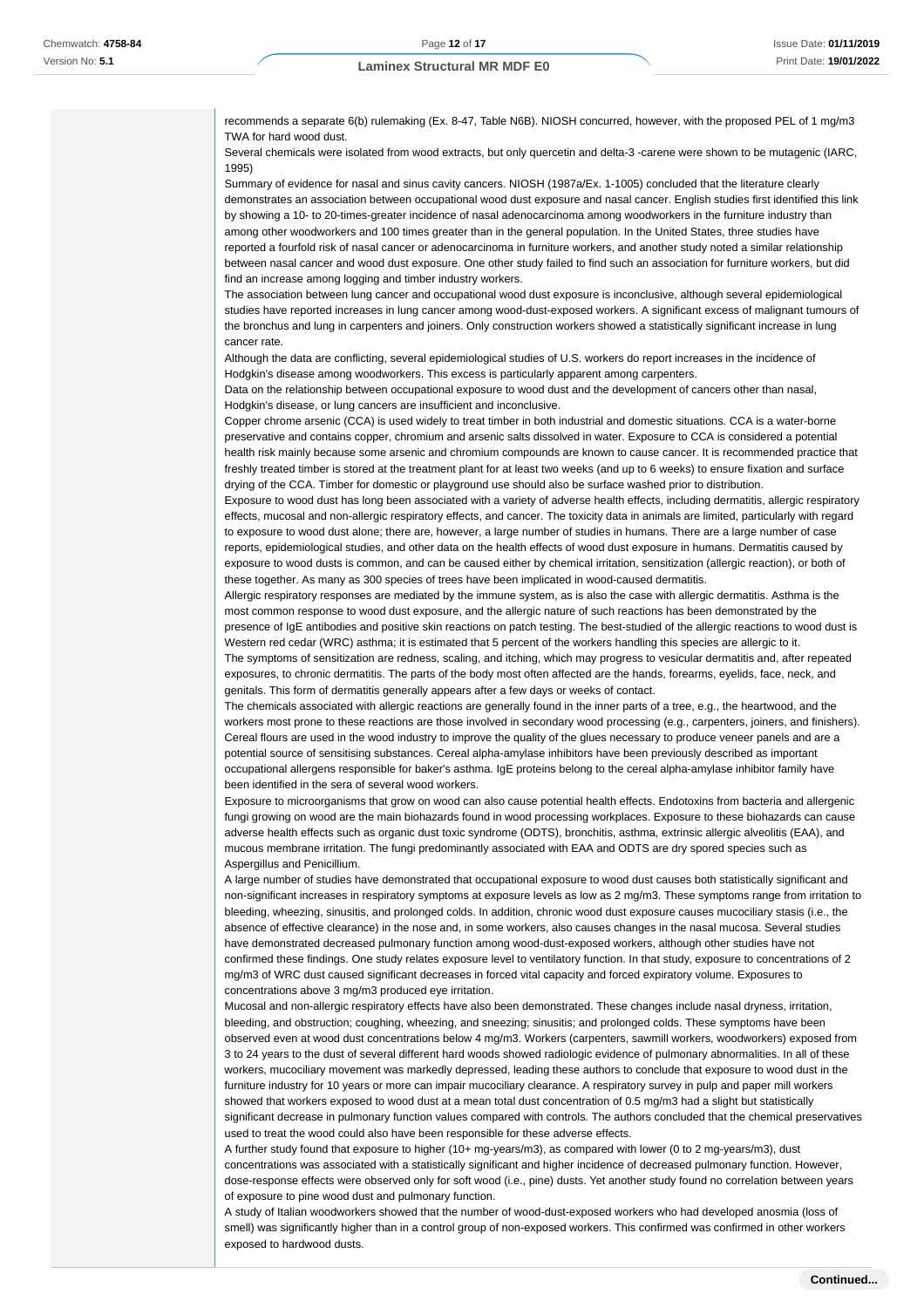|                                                                                                                               | Exposure to wood dust can cause chronic obstructive lung disease. Exposure to saw fumes containing terpenes, which is a<br>constituent of wood, also causes chronic obstructive impairment in lung function.<br>Medium density fibre boards (MDF) is widely used in the joinery and furniture industry as well as in building and housing<br>construction. The major constituents of MDF particle boards are pulverised softwood and urea-formaldehyde resin, both of which<br>are recognised as potential health hazards in the working environment. MDF produces very fine dust during processing and the<br>dust particles act as a carrier of absorbed formaldehyde to the lower airways of the lungs. Wood dust and formaldehyde together<br>have been reported to cause respiratory irritation with symptoms of dryness of the throat, rhinitis and eye irritation as well as<br>occupational skin disease.<br>Groups of male guinea pigs were injected intratracheally with suspensions containing 75 mg of sheesham or mango wood dust<br>or of hemp or bagasse fibers, or 20 mg of jute fiber. Lung examination revealed that, at 90 days, Grade I fibrosis of the lungs had<br>occurred in the guinea pigs injected with mango or jute, while those treated with sheesham or hemp had developed Grade II<br>pulmonary fibrosis.<br>In another experiment involving guinea pigs, animals were exposed by inhalation to average respirable dust concentrations of<br>1143 mg/m3 for 30 minutes/day, 5 days/week for 24 weeks. Histopathological examination showed lung changes, described as<br>moderate to severe, in all exposed guinea pigs. The changes seen included an increase in septal connective tissue components<br>and aggregation of lymphocytes; however, no pulmonary fibrosis or extensive destruction of the parenchymal tissue occurred.<br>The study concluded that exposure to fir bark dust may cause inflammatory changes in the lung.<br>Two studies examined the effect of exposing Syrian golden hamsters to beech wood dust by inhalation, with or without<br>concurrent administration of the known carcinogen diethylnitrosamine (DEN).<br>In Study I was given the DEN doses only (positive control), and the fourth group was given no exposure at all (negative control).<br>Four hamsters exposed to wood dust and DEN exhibited squamous cell papillomas of the trachea, as did three animals in the<br>positive control group and one in the negative control group. No differences in organs other than the respiratory organs were<br>seen between the treated and control groups.<br>In Study II, there were 24 animals in each of four groups. Two groups of animals were exposed to fresh beech wood dust at a<br>mean total dust concentration of 30 mg/m3 for six hours/day, five days/week for 40 weeks. All DEN-exposed hamsters had nasal<br>lesions ranging from hyperplasias and dysplasias to papillomas. In addition, half of all DEN-exposed hamsters developed nasal<br>adenocarcinomas, whether or not they had also been exposed to wood dust. Half of the DEN-exposed animals also had<br>papillomas of the larynx and trachea. In the wood-dust-exposure-only group, two of the animals had nasal lesions, one of which<br>was an unclassifiable malignant nasal tumor and the other of which consisted of focal metaplasia with mild dysplasia. The study<br>concluded that exposure to wood dust did not increase the tumour incidence in DEN-exposed animals but did affect the<br>respiratory tract of all exposed animals. |                               |   |
|-------------------------------------------------------------------------------------------------------------------------------|-------------------------------------------------------------------------------------------------------------------------------------------------------------------------------------------------------------------------------------------------------------------------------------------------------------------------------------------------------------------------------------------------------------------------------------------------------------------------------------------------------------------------------------------------------------------------------------------------------------------------------------------------------------------------------------------------------------------------------------------------------------------------------------------------------------------------------------------------------------------------------------------------------------------------------------------------------------------------------------------------------------------------------------------------------------------------------------------------------------------------------------------------------------------------------------------------------------------------------------------------------------------------------------------------------------------------------------------------------------------------------------------------------------------------------------------------------------------------------------------------------------------------------------------------------------------------------------------------------------------------------------------------------------------------------------------------------------------------------------------------------------------------------------------------------------------------------------------------------------------------------------------------------------------------------------------------------------------------------------------------------------------------------------------------------------------------------------------------------------------------------------------------------------------------------------------------------------------------------------------------------------------------------------------------------------------------------------------------------------------------------------------------------------------------------------------------------------------------------------------------------------------------------------------------------------------------------------------------------------------------------------------------------------------------------------------------------------------------------------------------------------------------------------------------------------------------------------------------------------------------------------------------------------------------------------------------------------------------------------------------------------------------------------------------------------------------------------------------------------------------------------------------------------------------------------------------------------------------------------------------------------------------------------------------------------------------------------------------------------------------------------------------------------------------------------------------------------------------------------------------------------------------------------------------------------------------------------------------|-------------------------------|---|
|                                                                                                                               | WARNING: Inhalation of wood dust by workers in the furniture and cabinet making industry has been related to nasal cancer [<br>I.L.O. Encyclopedia] Use control measures to limit all exposures.                                                                                                                                                                                                                                                                                                                                                                                                                                                                                                                                                                                                                                                                                                                                                                                                                                                                                                                                                                                                                                                                                                                                                                                                                                                                                                                                                                                                                                                                                                                                                                                                                                                                                                                                                                                                                                                                                                                                                                                                                                                                                                                                                                                                                                                                                                                                                                                                                                                                                                                                                                                                                                                                                                                                                                                                                                                                                                                                                                                                                                                                                                                                                                                                                                                                                                                                                                                                |                               |   |
| <b>FORMALDEHYDE.</b>                                                                                                          | The material may produce severe irritation to the eye causing pronounced inflammation. Repeated or prolonged exposure to<br>irritants may produce conjunctivitis.<br>The material may produce severe skin irritation after prolonged or repeated exposure, and may produce a contact dermatitis<br>(nonallergic). This form of dermatitis is often characterised by skin redness (erythema) thickening of the epidermis.<br>Histologically there may be intercellular oedema of the spongy layer (spongiosis) and intracellular oedema of the epidermis.<br>Prolonged contact is unlikely, given the severity of response, but repeated exposures may produce severe ulceration.<br>Asthma-like symptoms may continue for months or even years after exposure to the material ceases. This may be due to a<br>non-allergenic condition known as reactive airways dysfunction syndrome (RADS) which can occur following exposure to high<br>levels of highly irritating compound. Key criteria for the diagnosis of RADS include the absence of preceding respiratory disease,<br>in a non-atopic individual, with abrupt onset of persistent asthma-like symptoms within minutes to hours of a documented<br>exposure to the irritant. A reversible airflow pattern, on spirometry, with the presence of moderate to severe bronchial<br>hyperreactivity on methacholine challenge testing and the lack of minimal lymphocytic inflammation, without eosinophilia, have<br>also been included in the criteria for diagnosis of RADS. RADS (or asthma) following an irritating inhalation is an infrequent<br>disorder with rates related to the concentration of and duration of exposure to the irritating substance. Industrial bronchitis, on the<br>other hand, is a disorder that occurs as result of exposure due to high concentrations of irritating substance (often particulate in<br>nature) and is completely reversible after exposure ceases. The disorder is characterised by dyspnea, cough and mucus<br>production.<br><b>WARNING:</b> This substance has been classified by the IARC as Group 1: <b>CARCINOGENIC TO HUMANS</b> .                                                                                                                                                                                                                                                                                                                                                                                                                                                                                                                                                                                                                                                                                                                                                                                                                                                                                                                                                                                                                                                                                                                                                                                                                                                                                                                                                                                                                                              |                               |   |
|                                                                                                                               | Tenth Annual Report on Carcinogens: Substance anticipated to be Carcinogen<br>[National Toxicology Program: U.S. Dep. of Health & Human Services 2002]                                                                                                                                                                                                                                                                                                                                                                                                                                                                                                                                                                                                                                                                                                                                                                                                                                                                                                                                                                                                                                                                                                                                                                                                                                                                                                                                                                                                                                                                                                                                                                                                                                                                                                                                                                                                                                                                                                                                                                                                                                                                                                                                                                                                                                                                                                                                                                                                                                                                                                                                                                                                                                                                                                                                                                                                                                                                                                                                                                                                                                                                                                                                                                                                                                                                                                                                                                                                                                          |                               |   |
| <b>UREA/ FORMALDEHYDE</b><br><b>RESIN &amp; MELAMINE/</b><br><b>UREA/ FORMALDEHYDE</b><br><b>RESIN &amp;</b><br>FORMALDEHYDE. | The following information refers to contact allergens as a group and may not be specific to this product.<br>Contact allergies quickly manifest themselves as contact eczema, more rarely as urticaria or Quincke's oedema. The<br>pathogenesis of contact eczema involves a cell-mediated (T lymphocytes) immune reaction of the delayed type. Other allergic<br>skin reactions, e.g. contact urticaria, involve antibody-mediated immune reactions. The significance of the contact allergen is not<br>simply determined by its sensitisation potential: the distribution of the substance and the opportunities for contact with it are<br>equally important. A weakly sensitising substance which is widely distributed can be a more important allergen than one with<br>stronger sensitising potential with which few individuals come into contact. From a clinical point of view, substances are<br>noteworthy if they produce an allergic test reaction in more than 1% of the persons tested.                                                                                                                                                                                                                                                                                                                                                                                                                                                                                                                                                                                                                                                                                                                                                                                                                                                                                                                                                                                                                                                                                                                                                                                                                                                                                                                                                                                                                                                                                                                                                                                                                                                                                                                                                                                                                                                                                                                                                                                                                                                                                                                                                                                                                                                                                                                                                                                                                                                                                                                                                                                         |                               |   |
| <b>Acute Toxicity</b>                                                                                                         | ×                                                                                                                                                                                                                                                                                                                                                                                                                                                                                                                                                                                                                                                                                                                                                                                                                                                                                                                                                                                                                                                                                                                                                                                                                                                                                                                                                                                                                                                                                                                                                                                                                                                                                                                                                                                                                                                                                                                                                                                                                                                                                                                                                                                                                                                                                                                                                                                                                                                                                                                                                                                                                                                                                                                                                                                                                                                                                                                                                                                                                                                                                                                                                                                                                                                                                                                                                                                                                                                                                                                                                                                               | Carcinogenicity               | × |
| <b>Skin Irritation/Corrosion</b>                                                                                              | ×                                                                                                                                                                                                                                                                                                                                                                                                                                                                                                                                                                                                                                                                                                                                                                                                                                                                                                                                                                                                                                                                                                                                                                                                                                                                                                                                                                                                                                                                                                                                                                                                                                                                                                                                                                                                                                                                                                                                                                                                                                                                                                                                                                                                                                                                                                                                                                                                                                                                                                                                                                                                                                                                                                                                                                                                                                                                                                                                                                                                                                                                                                                                                                                                                                                                                                                                                                                                                                                                                                                                                                                               | <b>Reproductivity</b>         | × |
| <b>Serious Eye</b>                                                                                                            | ✔                                                                                                                                                                                                                                                                                                                                                                                                                                                                                                                                                                                                                                                                                                                                                                                                                                                                                                                                                                                                                                                                                                                                                                                                                                                                                                                                                                                                                                                                                                                                                                                                                                                                                                                                                                                                                                                                                                                                                                                                                                                                                                                                                                                                                                                                                                                                                                                                                                                                                                                                                                                                                                                                                                                                                                                                                                                                                                                                                                                                                                                                                                                                                                                                                                                                                                                                                                                                                                                                                                                                                                                               | <b>STOT - Single Exposure</b> | × |
| Damage/Irritation                                                                                                             |                                                                                                                                                                                                                                                                                                                                                                                                                                                                                                                                                                                                                                                                                                                                                                                                                                                                                                                                                                                                                                                                                                                                                                                                                                                                                                                                                                                                                                                                                                                                                                                                                                                                                                                                                                                                                                                                                                                                                                                                                                                                                                                                                                                                                                                                                                                                                                                                                                                                                                                                                                                                                                                                                                                                                                                                                                                                                                                                                                                                                                                                                                                                                                                                                                                                                                                                                                                                                                                                                                                                                                                                 |                               |   |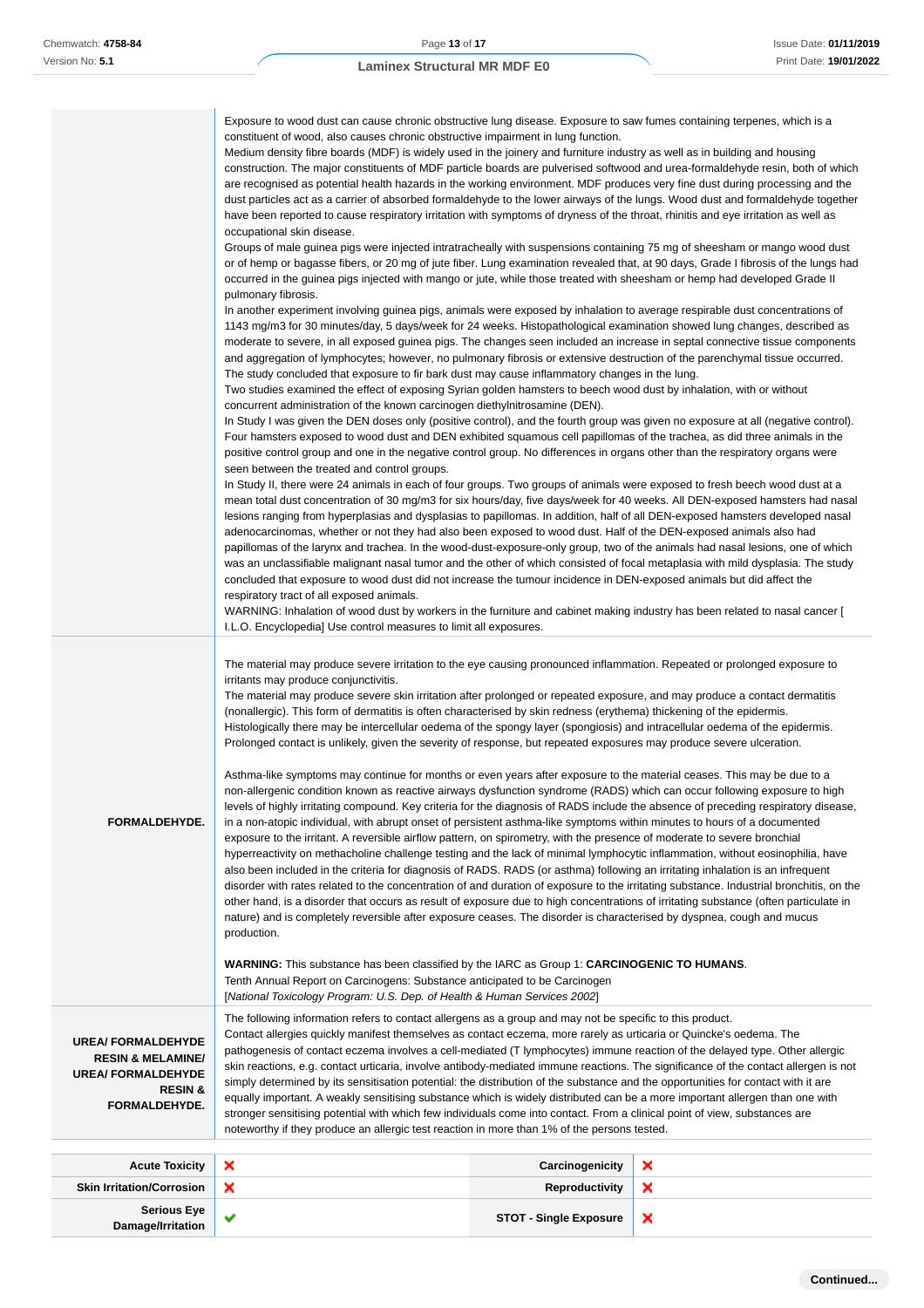## **Respiratory or Skin sensitisation**<br>**STOT - Repeated Exposure**<br>**STOT - Repeated Exposure**  $\overline{\mathbf{x}}$ **Mutagenicity X Aspiration Hazard** ×

## **SECTION 12 Ecological information**

| Chemwatch: 4758-84<br>Version No: 5.1                                                    |                                |                           | Page 14 of 17                                                                                                                                                                                                                                                                                                                  |                                                  |                         | <b>Issue Date: 01/11/201</b><br>Print Date: 19/01/202 |
|------------------------------------------------------------------------------------------|--------------------------------|---------------------------|--------------------------------------------------------------------------------------------------------------------------------------------------------------------------------------------------------------------------------------------------------------------------------------------------------------------------------|--------------------------------------------------|-------------------------|-------------------------------------------------------|
|                                                                                          |                                |                           | <b>Laminex Structural MR MDF E0</b>                                                                                                                                                                                                                                                                                            |                                                  |                         |                                                       |
| <b>Respiratory or Skin</b><br>sensitisation                                              | ×                              |                           | <b>STOT - Repeated Exposure</b>                                                                                                                                                                                                                                                                                                | ×                                                |                         |                                                       |
| <b>Mutagenicity</b>                                                                      | ×                              |                           | <b>Aspiration Hazard</b>                                                                                                                                                                                                                                                                                                       | ×                                                |                         |                                                       |
| <b>SECTION 12 Ecological information</b>                                                 |                                |                           | $\blacktriangleright$ - Data either not available or does not fill the criteria for classification<br>Legend:<br>$\blacktriangleright$ - Data available to make classification                                                                                                                                                 |                                                  |                         |                                                       |
| <b>Toxicity</b>                                                                          |                                |                           |                                                                                                                                                                                                                                                                                                                                |                                                  |                         |                                                       |
| <b>Laminex Structural MR</b>                                                             | <b>Endpoint</b>                | <b>Test Duration (hr)</b> | <b>Species</b>                                                                                                                                                                                                                                                                                                                 |                                                  | Value                   | <b>Source</b>                                         |
| <b>MDF E0</b>                                                                            | Not<br>Available               | Not Available             | Not Available                                                                                                                                                                                                                                                                                                                  |                                                  | Not<br>Available        | Not<br>Available                                      |
|                                                                                          | <b>Endpoint</b>                | <b>Test Duration (hr)</b> | <b>Species</b>                                                                                                                                                                                                                                                                                                                 |                                                  | Value                   | <b>Source</b>                                         |
| urea/ formaldehyde resin                                                                 | Not<br>Available               | Not Available             | Not Available                                                                                                                                                                                                                                                                                                                  |                                                  | Not<br>Available        | Not<br>Available                                      |
|                                                                                          | <b>Endpoint</b>                | <b>Test Duration (hr)</b> | <b>Species</b>                                                                                                                                                                                                                                                                                                                 |                                                  | Value                   | <b>Source</b>                                         |
| melamine/ urea/<br>formaldehyde resin                                                    | Not<br>Available               | Not Available             | Not Available                                                                                                                                                                                                                                                                                                                  |                                                  | Not<br>Available        | Not<br>Available                                      |
|                                                                                          | <b>Endpoint</b>                | <b>Test Duration (hr)</b> | <b>Species</b>                                                                                                                                                                                                                                                                                                                 |                                                  | Value                   | <b>Source</b>                                         |
| paraffin wax                                                                             | Not<br>Available               | Not Available             | Not Available                                                                                                                                                                                                                                                                                                                  |                                                  | <b>Not</b><br>Available | Not<br>Available                                      |
| wood dust softwood                                                                       | <b>Endpoint</b>                | <b>Test Duration (hr)</b> | <b>Species</b>                                                                                                                                                                                                                                                                                                                 |                                                  | Value                   | <b>Source</b>                                         |
|                                                                                          | Not<br>Available               | Not Available             | Not Available                                                                                                                                                                                                                                                                                                                  |                                                  | Not<br>Available        | Not<br>Available                                      |
|                                                                                          | Endpoint                       | <b>Test Duration (hr)</b> | <b>Species</b>                                                                                                                                                                                                                                                                                                                 |                                                  | Value                   | <b>Source</b>                                         |
|                                                                                          | NOEC(ECx)                      | 96h                       | Algae or other aquatic plants                                                                                                                                                                                                                                                                                                  |                                                  | $0.005$ mg/l            | 4                                                     |
|                                                                                          | LC50                           | 96h                       | Fish                                                                                                                                                                                                                                                                                                                           |                                                  | 1.607mg/L               | 4                                                     |
| formaldehyde.                                                                            | EC50                           | 72h                       | Algae or other aquatic plants                                                                                                                                                                                                                                                                                                  |                                                  | 1.034-1.984mg/l         | 4                                                     |
|                                                                                          | EC50                           | 48h                       | Crustacea                                                                                                                                                                                                                                                                                                                      |                                                  | $3.26$ mg/l             | 4                                                     |
|                                                                                          | <b>EC50</b>                    | 96h                       |                                                                                                                                                                                                                                                                                                                                | Algae or other aquatic plants<br>0.375-0.579mg/l |                         | 4                                                     |
| Legend:                                                                                  |                                |                           | Extracted from 1. IUCLID Toxicity Data 2. Europe ECHA Registered Substances - Ecotoxicological Information - Aquatic Toxicity<br>4. US EPA, Ecotox database - Aquatic Toxicity Data 5. ECETOC Aquatic Hazard Assessment Data 6. NITE (Japan) -<br>Bioconcentration Data 7. METI (Japan) - Bioconcentration Data 8. Vendor Data |                                                  |                         |                                                       |
| <b>DO NOT</b> discharge into sewer or waterways.<br><b>Persistence and degradability</b> |                                |                           |                                                                                                                                                                                                                                                                                                                                |                                                  |                         |                                                       |
| Ingredient                                                                               | <b>Persistence: Water/Soil</b> |                           | <b>Persistence: Air</b>                                                                                                                                                                                                                                                                                                        |                                                  |                         |                                                       |
| urea/ formaldehyde resin                                                                 | <b>LOW</b>                     |                           | LOW                                                                                                                                                                                                                                                                                                                            |                                                  |                         |                                                       |
| formaldehyde.                                                                            | LOW (Half-life $= 14$ days)    |                           | LOW (Half-life $= 2.97$ days)                                                                                                                                                                                                                                                                                                  |                                                  |                         |                                                       |
| <b>Bioaccumulative potential</b>                                                         |                                |                           |                                                                                                                                                                                                                                                                                                                                |                                                  |                         |                                                       |
| Ingredient                                                                               | <b>Bioaccumulation</b>         |                           |                                                                                                                                                                                                                                                                                                                                |                                                  |                         |                                                       |
| urea/ formaldehyde resin                                                                 | LOW (LogKOW = $-3.4014$ )      |                           |                                                                                                                                                                                                                                                                                                                                |                                                  |                         |                                                       |
| formaldehyde.                                                                            | LOW (LogKOW = $0.35$ )         |                           |                                                                                                                                                                                                                                                                                                                                |                                                  |                         |                                                       |
| <b>Mobility in soil</b>                                                                  |                                |                           |                                                                                                                                                                                                                                                                                                                                |                                                  |                         |                                                       |
| Ingredient                                                                               | <b>Mobility</b>                |                           |                                                                                                                                                                                                                                                                                                                                |                                                  |                         |                                                       |
| urea/ formaldehyde resin                                                                 | $HIGH (KOC = 1)$               |                           |                                                                                                                                                                                                                                                                                                                                |                                                  |                         |                                                       |
| formaldehyde.                                                                            | $HIGH (KOC = 1)$               |                           |                                                                                                                                                                                                                                                                                                                                |                                                  |                         |                                                       |

#### **DO NOT** discharge into sewer or waterways.

#### **Persistence and degradability**

| Ingredient               | Persistence: Water/Soil     | <b>Persistence: Air</b>       |
|--------------------------|-----------------------------|-------------------------------|
| urea/ formaldehyde resin | <b>LOW</b>                  | ∟OW                           |
| formaldehyde.            | LOW (Half-life $= 14$ days) | LOW (Half-life $= 2.97$ days) |

## **Bioaccumulative potential**

| Ingredient               | <b>Bioaccumulation</b>    |
|--------------------------|---------------------------|
| urea/ formaldehyde resin | LOW (LogKOW = $-3.4014$ ) |
| formaldehyde.            | LOW (LogKOW = $0.35$ )    |

## **Mobility in soil**

| Ingredient               | <b>Mobility</b>  |
|--------------------------|------------------|
| urea/ formaldehyde resin | $HIGH (KOC = 1)$ |
| formaldehyde.            | $HIGH (KOC = 1)$ |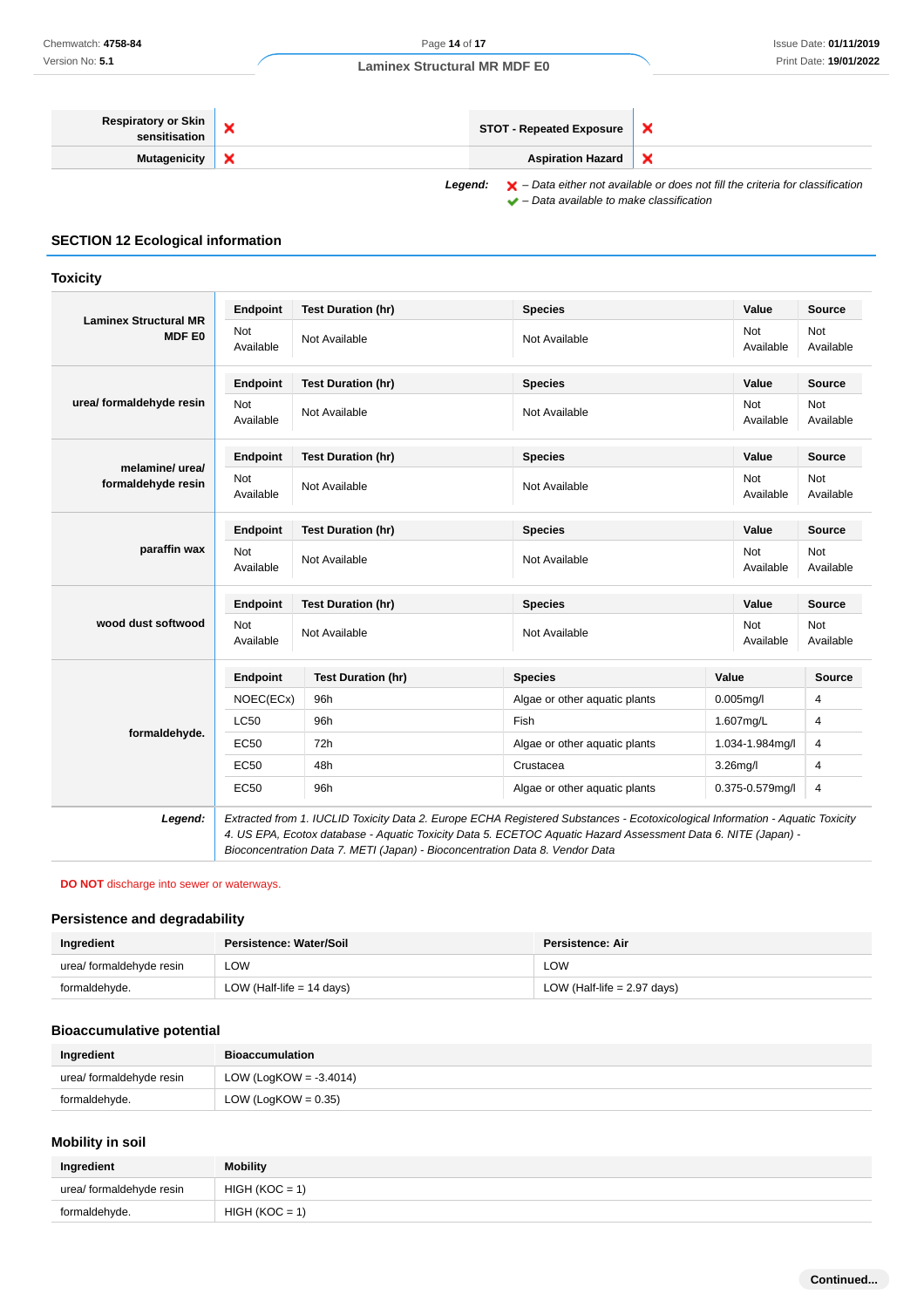## **SECTION 13 Disposal considerations**

| Waste treatment methods                |                                                                                                                                                                                                                                                                   |  |
|----------------------------------------|-------------------------------------------------------------------------------------------------------------------------------------------------------------------------------------------------------------------------------------------------------------------|--|
| <b>Product / Packaging</b><br>disposal | ► Recycle wherever possible or consult manufacturer for recycling options.<br>Consult State Land Waste Authority for disposal.<br>• Bury or incinerate residue at an approved site.<br>▶ Recycle containers if possible, or dispose of in an authorised landfill. |  |

## **SECTION 14 Transport information**

| <b>Labels Required</b> |                               |  |
|------------------------|-------------------------------|--|
| Marine Pollutant   NO  |                               |  |
|                        | <b>HAZCHEM</b> Not Applicable |  |

#### **Land transport (ADG): NOT REGULATED FOR TRANSPORT OF DANGEROUS GOODS**

## **Air transport (ICAO-IATA / DGR): NOT REGULATED FOR TRANSPORT OF DANGEROUS GOODS**

#### **Sea transport (IMDG-Code / GGVSee): NOT REGULATED FOR TRANSPORT OF DANGEROUS GOODS**

#### **Transport in bulk according to Annex II of MARPOL and the IBC code**

Not Applicable

## **Transport in bulk in accordance with MARPOL Annex V and the IMSBC Code**

| <b>Product name</b>                   | Group         |
|---------------------------------------|---------------|
| urea/ formaldehyde resin              | Not Available |
| melamine/ urea/<br>formaldehyde resin | Not Available |
| paraffin wax                          | Not Available |
| wood dust softwood                    | Not Available |
| formaldehyde.                         | Not Available |

#### **Transport in bulk in accordance with the ICG Code**

| <b>Product name</b>                   | <b>Ship Type</b> |
|---------------------------------------|------------------|
| urea/ formaldehyde resin              | Not Available    |
| melamine/ urea/<br>formaldehyde resin | Not Available    |
| paraffin wax                          | Not Available    |
| wood dust softwood                    | Not Available    |
| formaldehyde.                         | Not Available    |

## **SECTION 15 Regulatory information**

**Safety, health and environmental regulations / legislation specific for the substance or mixture**

**urea/ formaldehyde resin is found on the following regulatory lists**

Australian Inventory of Industrial Chemicals (AIIC)

## **melamine/ urea/ formaldehyde resin is found on the following regulatory lists**

Australian Inventory of Industrial Chemicals (AIIC)

#### **paraffin wax is found on the following regulatory lists**

Australian Inventory of Industrial Chemicals (AIIC)

## **wood dust softwood is found on the following regulatory lists**

Not Applicable

**formaldehyde. is found on the following regulatory lists**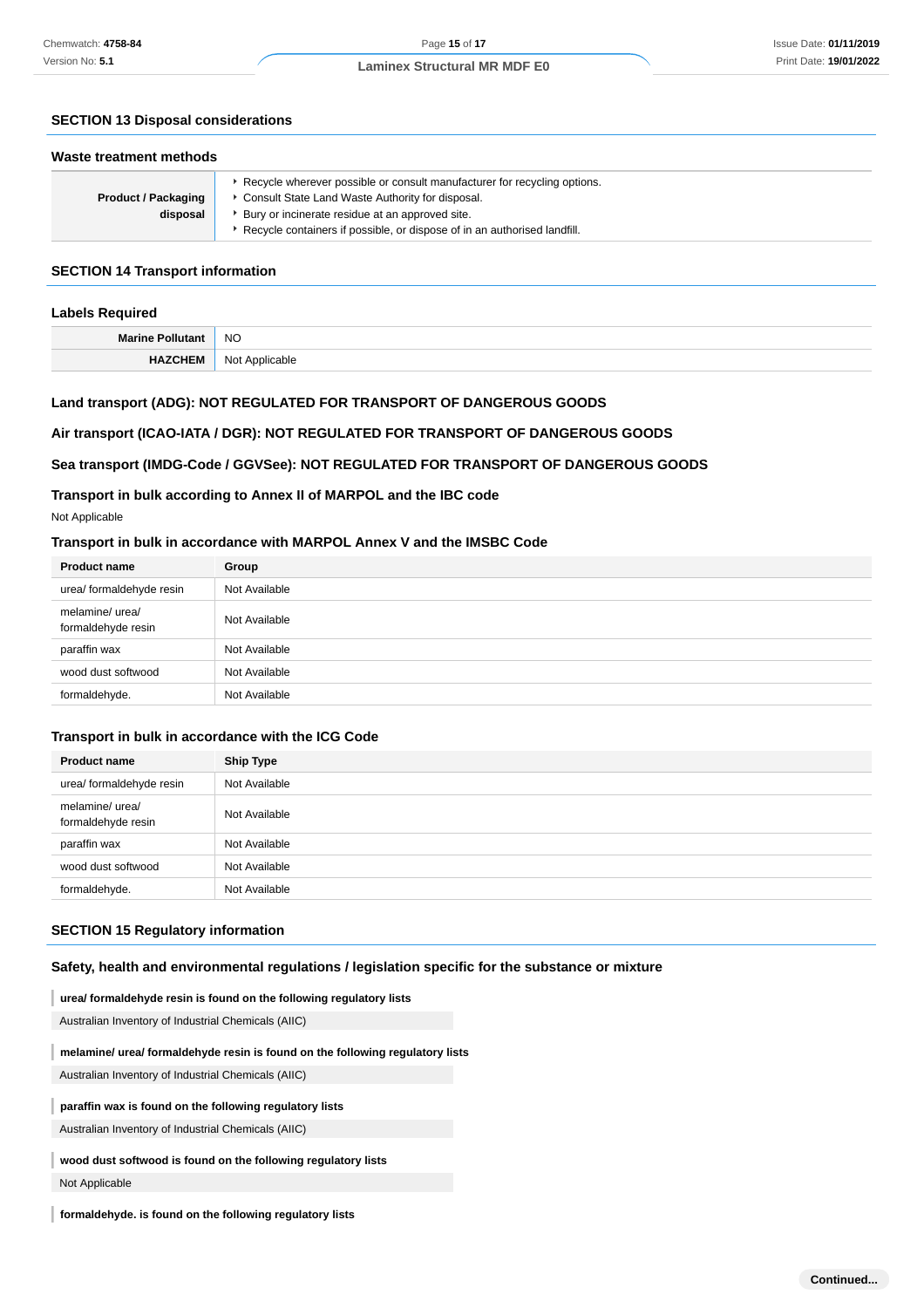Australia Hazardous Chemical Information System (HCIS) - Hazardous Chemicals

Australia Standard for the Uniform Scheduling of Medicines and Poisons (SUSMP) - Schedule 10 / Appendix C

Australia Standard for the Uniform Scheduling of Medicines and Poisons (SUSMP) - Schedule 2

Australian Inventory of Industrial Chemicals (AIIC)

#### **National Inventory Status**

Chemical Footprint Project - Chemicals of High Concern List International Agency for Research on Cancer (IARC) - Agents Classified by the IARC Monographs International Agency for Research on Cancer (IARC) - Agents Classified by the IARC Monographs - Group 1: Carcinogenic to humans

| <b>National Inventory</b>                          | <b>Status</b>                                                                                                                                                                                        |  |  |
|----------------------------------------------------|------------------------------------------------------------------------------------------------------------------------------------------------------------------------------------------------------|--|--|
| Australia - AIIC / Australia<br>Non-Industrial Use | Yes                                                                                                                                                                                                  |  |  |
| Canada - DSL                                       | Yes                                                                                                                                                                                                  |  |  |
| Canada - NDSL                                      | No (urea/ formaldehyde resin; melamine/ urea/ formaldehyde resin; paraffin wax; formaldehyde.)                                                                                                       |  |  |
| China - IECSC                                      | No (urea/ formaldehyde resin)                                                                                                                                                                        |  |  |
| Europe - EINEC / ELINCS /<br><b>NLP</b>            | No (urea/ formaldehyde resin; melamine/ urea/ formaldehyde resin)                                                                                                                                    |  |  |
| Japan - ENCS                                       | Yes                                                                                                                                                                                                  |  |  |
| Korea - KECI                                       | Yes                                                                                                                                                                                                  |  |  |
| New Zealand - NZIoC                                | Yes                                                                                                                                                                                                  |  |  |
| Philippines - PICCS                                | No (melamine/ urea/ formaldehyde resin)                                                                                                                                                              |  |  |
| <b>USA - TSCA</b>                                  | Yes                                                                                                                                                                                                  |  |  |
| Taiwan - TCSI                                      | Yes                                                                                                                                                                                                  |  |  |
| Mexico - INSQ                                      | No (urea/ formaldehyde resin; melamine/ urea/ formaldehyde resin)                                                                                                                                    |  |  |
| Vietnam - NCI                                      | Yes                                                                                                                                                                                                  |  |  |
| Russia - FBEPH                                     | No (melamine/ urea/ formaldehyde resin)                                                                                                                                                              |  |  |
| Legend:                                            | Yes = All CAS declared ingredients are on the inventory<br>No = One or more of the CAS listed ingredients are not on the inventory. These ingredients may be exempt or will require<br>registration. |  |  |

### **SECTION 16 Other information**

| n Date .<br><b>Povicion</b><br>┄ | /2019<br>01   |
|----------------------------------|---------------|
| ∍יה∩ י<br>Initial<br>. Jau       | /2011<br>3/07 |

#### **SDS Version Summary**

| <b>Version</b> | Date of Update | <b>Sections Updated</b>                                                        |
|----------------|----------------|--------------------------------------------------------------------------------|
| -4.            | 08/02/2017     | Classification                                                                 |
|                | 01/11/2019     | One-off system update. NOTE: This may or may not change the GHS classification |

#### **Other information**

Classification of the preparation and its individual components has drawn on official and authoritative sources as well as independent review by the Chemwatch Classification committee using available literature references.

The SDS is a Hazard Communication tool and should be used to assist in the Risk Assessment. Many factors determine whether the reported Hazards are Risks in the workplace or other settings. Risks may be determined by reference to Exposures Scenarios. Scale of use, frequency of use and current or available engineering controls must be considered.

#### **Definitions and abbreviations**

PC-TWA: Permissible Concentration-Time Weighted Average

- PC-STEL: Permissible Concentration-Short Term Exposure Limit
- IARC: International Agency for Research on Cancer
- ACGIH: American Conference of Governmental Industrial Hygienists
- STEL: Short Term Exposure Limit
- TEEL: Temporary Emergency Exposure Limit。
- IDLH: Immediately Dangerous to Life or Health Concentrations
- ES: Exposure Standard
- OSF: Odour Safety Factor